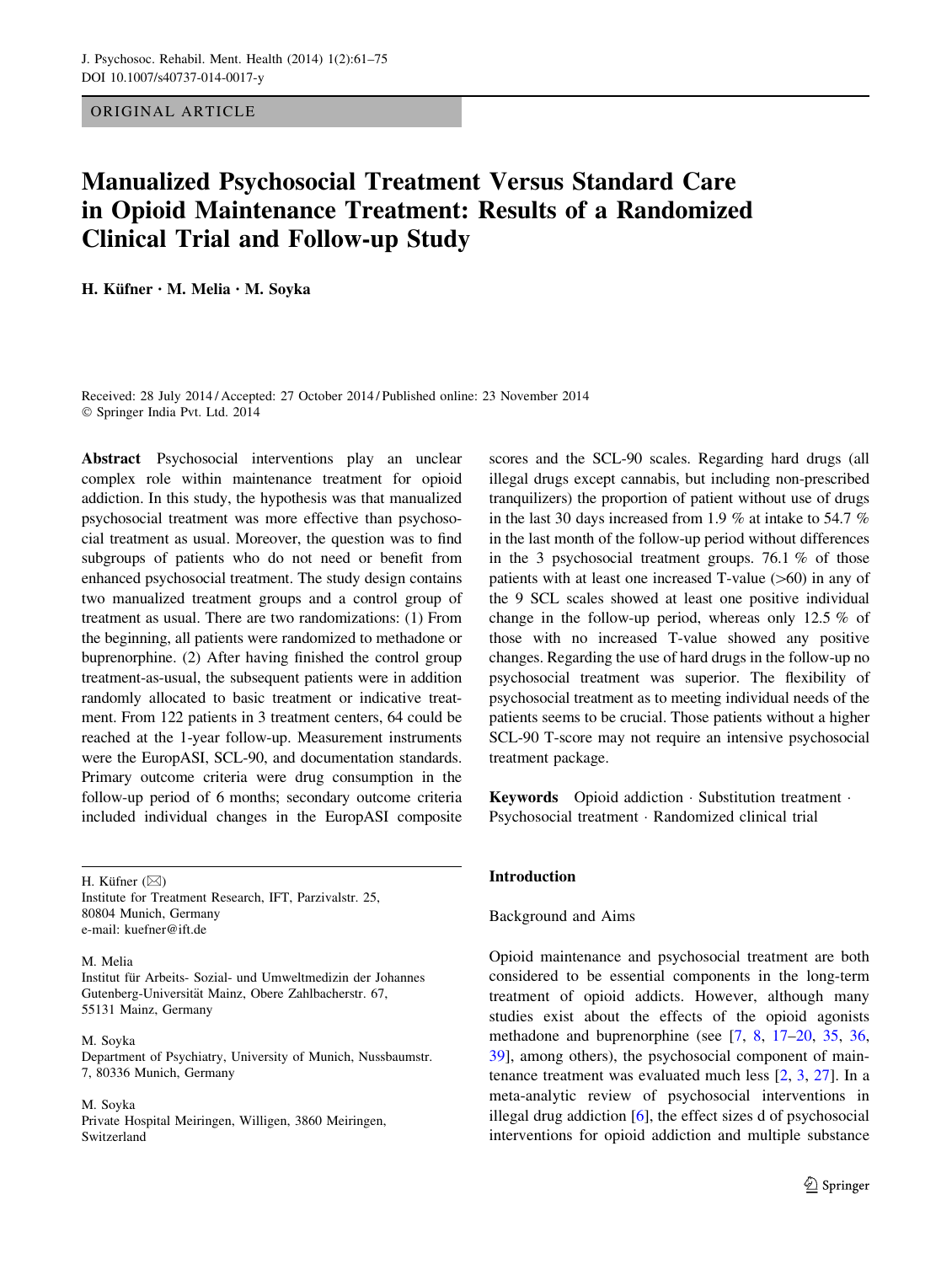abuse were .39 and .24, respectively, and were lower than those for cannabis  $(d = .81)$  and cocaine  $(d = .62)$ . In a Cochrane review by [[1\]](#page-13-0), psychosocial treatment in combination with substitution treatment had a relative risk of .69 regarding use of heroine, but this effect was significant only during treatment. Of five different psychosocial interventions, only contingency management (reinforcement) showed a significant effect. Furthermore, the recent updated review on psychosocial interventions [[2\]](#page-13-0) found no difference between maintenance treatment with psychosocial interventions and control groups with maintenance treatment as usual with minimal psychosocial interventions. Regarding detoxification, psychosocial interventions had a positive effect on retention and suppression of opiate use, but no specific intervention could be proven as a single significant influencing factor [[3\]](#page-13-0). Different studies have confirmed the effectiveness of contingency management during treatment, but not in later stages [\[26–28](#page-14-0)]. Motivational interviewing seems to enhance motivation and retention rate and to reduce of heroin use [[30\]](#page-14-0). The impact of relapse training, social skills training, cognitive behavioral treatment, vocational treatment, and family therapy have been investigated [[6\]](#page-13-0), but their additional specific effects remain unclear [\[2–4](#page-13-0)].

At present, psychosocial treatment does not appear to be necessary for every patient during substitution treatment, but it may provide additional help for different subgroups of patients [[39\]](#page-14-0). The challenge, therefore, is to identify the subgroups of patients who in particular require psychosocial interventions. An alternative approach would be to give every patient at least some psychosocial treatment during maintenance substitution treatment. For those with special deficits, problems, or disorders additional and more intensive help would be needed [\[22](#page-14-0)]. Another aspect of the indication issue is to assess subgroups of patients who neither need nor would benefit from psychosocial interventions.

In Germany, most treatment centers for substitution maintenance treatment offer psychosocial intervention in addition to replacement therapy which is also required by federal regulations. However, the components and intensity of psychosocial treatment differ greatly between centers. In many treatment centers, psychosocial interventions at the beginning of substitution treatment deal primarily with individual crisis interventions in order to prevent the negative consequences of criminal convictions, housing issues, and job and partner problems [\[17](#page-14-0)].

## Psychosocial Treatment

The manualized psychosocial treatment administered in the project consists of six main tasks [\[16](#page-14-0)]: (1) To clarify problems, aims and the motivation to cope with psychosocial problems and to change critical behavior partly through crisis interventions; (2) to help patients cope with drugs and to control their use according to the treatment aims and the patients' conception of their lifestyle, which usually means abstinence from drugs, at least from hard drugs; (3) to stabilize the patients' social situation, i.e. to cope with problems in areas of everyday life, including housing and the financial and work situation; (4) to solve problems and deficits in psychological functioning, which means the appropriate regulation of emotions, the perception of social reality including empathy in social relationships and asserting one's own aims and goals; (5) to improve social relationships and to solve social conflicts and problems; (6) to conclude what has been accomplished and what has to be done in the near future. The general theory as background is based on the model of common factors in psychotherapy by  $[12]$  $[12]$ , which are called  $(1)$ problem actuation, (2) motivation clarification, (3) personal resources activation, (4) mastery: help to cope with problems and (5) the therapist-patient relationship as a comprehensive factor (therapeutic alliance).

Not only because of comorbidity of the DSM-IV axis I or axis II disorders, most patients in substitution treatment would require psychosocial support to improve their quality of life, stabilize their goals and motivation for abstinence apart from the substitution drugs and to reduce their drug consumption to a more moderate level. Usually, axis I comorbid disorders need specific treatment besides addiction treatment. Some axis I disorders like major depression, and phobic or anxiety disorders may be regarded as reactive or consequential to the addiction disorder. We hypothesized that matching patient problem profiles, e.g. assessed by the EuropASI severity ratings, to different interventions (additional modules for everyday life coping, affect regulation and social relationships), would improve retention and treatment outcome compared to a global package of basic treatment. This type of matching procedure is based on the approach of McLellan et al. [[25](#page-14-0)] who gave those patients with severe problems in the areas of employment, family or psychiatric problems (addiction severity index) three individual sessions focused on these target problems. The matched patients had a better treatment outcome than the mismatched.

The evaluation of psychosocial treatment for opiate addicts is a challenge for all participants: for the patient to be confronted with systematic psychosocial components and assessments; for the therapists committed to perform manualized treatment components in a complex individualized way; and for the researcher being in the role of an evaluator trying to control the psychosocial treatment process and data collection and to motivate the therapists to perform treatment according to the study protocol and treatment manual.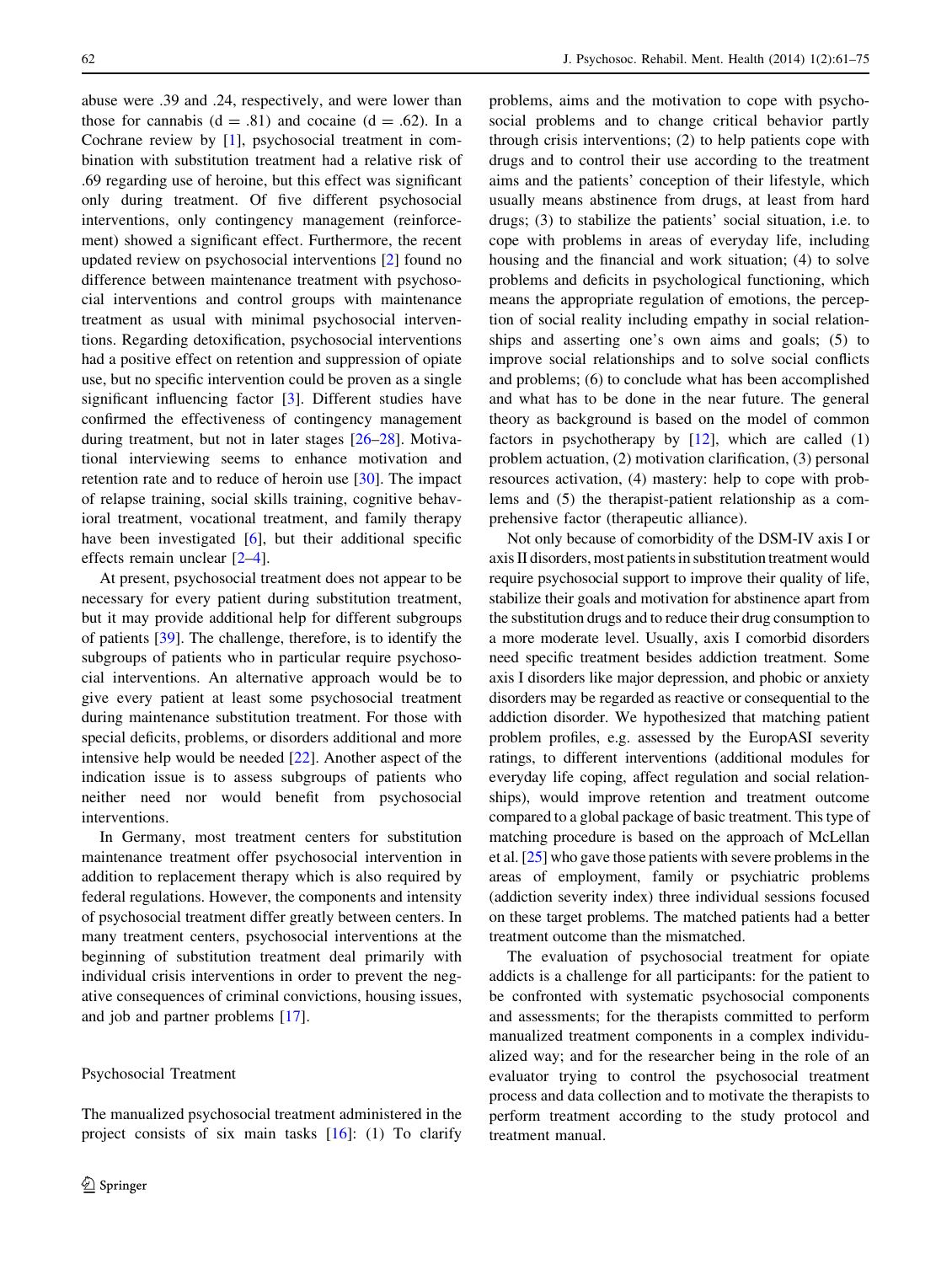<span id="page-2-0"></span>Table 1 Study design regarding psychosocial interventions

| Treatment center           | Treatment<br>as usual |      |    | Basic<br>treatment |    | Indicative<br>treatment | Total N |
|----------------------------|-----------------------|------|----|--------------------|----|-------------------------|---------|
|                            | N                     | $\%$ | N  | $\%$               | N  | $\%$                    |         |
| Treatment center 1 13 31.7 |                       |      |    | 10 24.4 11         |    | 27.5                    | 34      |
| Treatment center 2 14 34.1 |                       |      |    | 12 29 3 11         |    | 27.5                    | 37      |
| Treatment center 3 14      |                       | 34.1 | 19 | 46.3               | 18 | 45.0                    | 51      |
| Total, $N(\%)$             | 41                    | 100  | 41 | 100                | 40 | 100                     | 122     |

#### Aims

The effect of different substitution substances was analyzed in an earlier publication of this project [[33\]](#page-14-0). The current study focused on four main questions regarding psychosocial treatment effects:

- 1. What is the outcome of opioid addicts 1 year after starting substitution treatment and 6 months after completing manualized psychosocial treatment?
- 2. Is manualized psychosocial treatment (basic and indicative treatment) more effective than treatment as usual?
- 3. Is the indicative treatment approach more effective than the basic treatment approach?
- 4. Is there a subgroup of patients who neither need nor benefit from psychosocial treatment?

Besides the change in average scores of different instruments used to assess treatment effects, the analysis of individual changes in test scales should give a more differentiated picture of the change processes, including negative changes.

# **Methods**

## Study Design

The study was a complex factorial design (see also Table 1). Details of the study and overall outcome of patients maintained on methadone or buprenorphine have been reported elsewhere [\[15](#page-14-0), [33](#page-14-0)]. (1) It was a randomized controlled trial in relation to substitution substances (methadone or buprenorphine) for all three treatment groups: Treatment as usual (as a control group), manualized basic treatment, and manualized indicative treatment. (2) It was a quasi-experimental approach in relation to the control group of treatment-as-usual which was carried out before the two experimental groups started in the same 3 treatment centres and with the same medical management and performed by the same therapists. (3) It was an additional second randomized controlled trial of patients in relation to basic and indicative psychosocial treatment.

Psychosocial treatment was performed for 6 months, and patients were followed up for an additional 6 months. Substitution treatment was established and continued over this 1-year period.

The study design and protocol were approved by the ethics committee of the Ludwig Maximilian University, Munich and by the German Society of Psychology.

# Treatment Factors

One treatment factor was substitution treatment with two arms: methadone or buprenorphine. The second treatment factor was psychosocial treatment consisting of three arms: (1) treatment as usual, (2) manualized basic treatment, or (3) manualized indicative treatment. Arm 2 and 3 were randomized as to opioid agonists and additionally to psychosocial treatment, whereas treatment as usual was carried out before the other two treatments started and was only randomized regarding opioid agonists.

Therapists were given training for 2 days in how to apply the manualized treatments, and initial training was followed by a booster session after 4 weeks. Furthermore, every 14 days one of the authors supervised the therapists during manualized treatments. Planned individual treatment sessions were conducted once per week for 6 months, with additional crisis interventions if necessary. Therapist completed a self-rating questionnaire to assess their experiences with the two manualized treatments.

The management of relapses regarding sanctions or treatment discharge was not controlled by the treatment manual. The treatment centers had their own more or less rigorous or liberal way of dealing with relapses (stepped sanctions) which was not changed throughout the project.

The matching procedure for those in the indicative treatment group:

If the patient's severity rating in the EuropASI is between 6 (treatment necessary) and 9 (treatment absolutely necessary) in one of the following domains, the patient is allocated to the corresponding treatment component.

- Work/Living situation: Daily Life Activities (3 individual sessions)
- Psychiatric Status: Resources Activation (5 individual sessions)
- Familiy/social contacts: (Coping with family and other social conflicts 5–6 group sessions)

## Outcome Criteria

Primary outcome criteria were drug consumption during follow-up, in particular in the last months of the follow-up period. Within drug consumption, all illegal drugs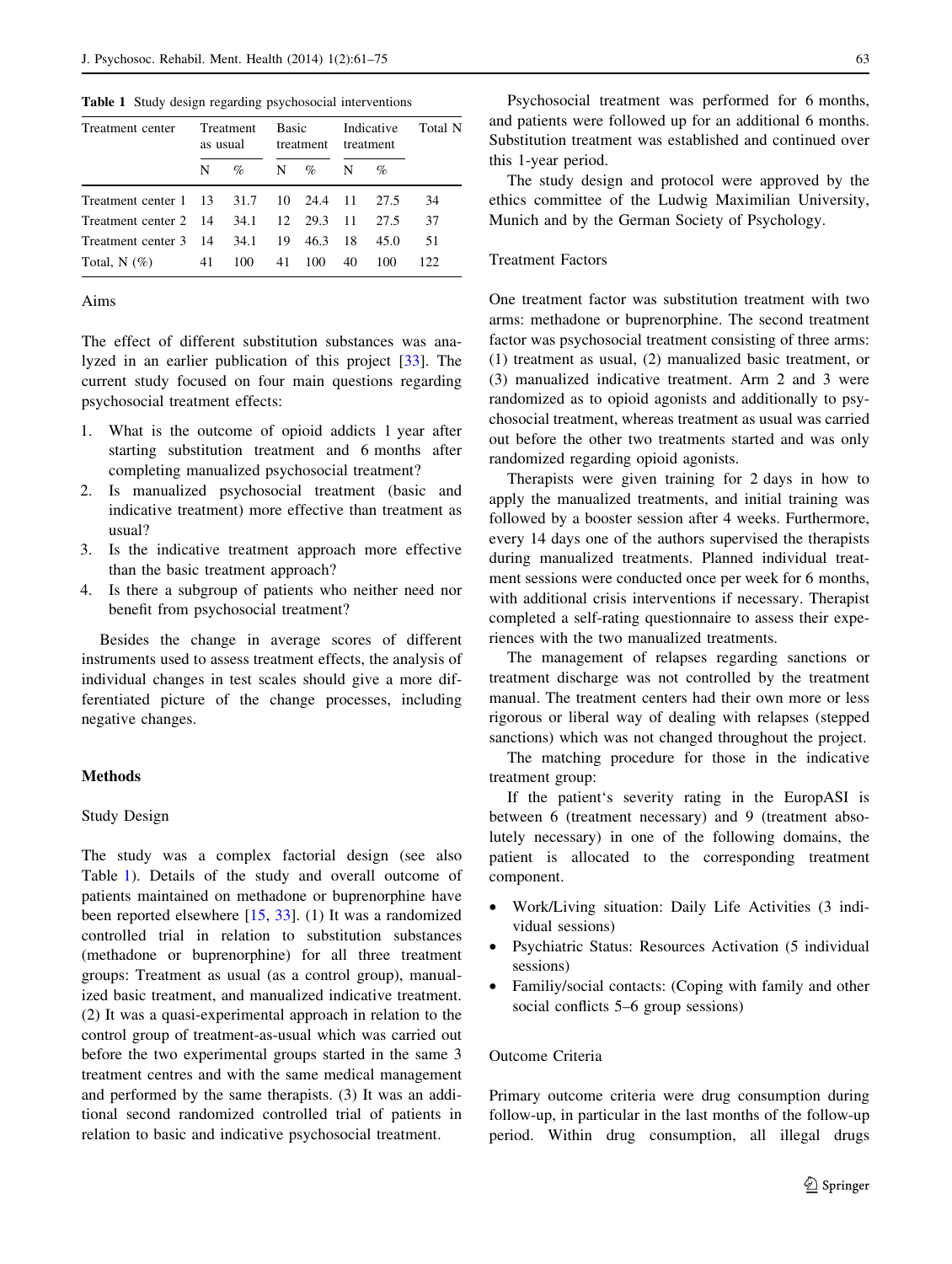excluding cannabis but including tranquilizers not prescribed are distinguished from the soft drugs cannabis and alcohol. Secondary outcome criteria were the EuropASI composite scores (besides drug consumption) and changes in the SCL-90 scales as criteria of subjective strain regarding psychopathological symptoms.

#### Patient Samples

According to the study protocol, each new patient offered maintenance substitution treatment at one of the centers was asked to participate in the study, if the following criteria were fulfilled: Main diagnosis of opioid dependence, minimum age of 18 years, no substitution treatment in the first 6 months prior to admission, and no acute psychotic episode. Also, patients had to agree to take one of the substitution substances and regarding psychosocial interventions to accept both manualized psychosocial treatment. Each patient received written information about the study including one part about the two substitution substances and a second part for the later psychosocial treatment groups (basic and indicative treatment) and gave informed consent to participate.

Randomization occurred after the patient gave written consent to participate. The first randomization as to substitution substances was carried out for all patients by giving the treatment centers randomized allocations for each subsequent patient recruitments, the second randomization was additionally applied only for the two psychosocial manualized treatments using other sets of randomized allocations.

179 opioid addicts were recruited at 8 treatment centers. Centers with 10 or fewer patients were not included in the present analysis because they did not systematically recruit patients according to the study protocol. One center  $(n = 26)$  was excluded because it was not possible to establish treatment as usual. Therefore, this center did not have a control group. Moreover, other problems regarding this center were high data attrition at intake, a different treatment supervisor, and therapists who were at the beginning of their behavioral treatment education and training. Therefore, the decision was to exclude this treatment center from the present analysis. The remaining study sample consisted of 122 patients at three treatment centers (34, 37, and 51 patients, respectively), and each with patients in treatment as usual, basic treatment and indicative treatment (see Table [1](#page-2-0)).

At the 1-year follow-up, 92 patients (51.4 %) of the total patient sample  $(N = 179)$  could be reached (including information on two deaths) and from the study sample  $(N = 122)$  64 patients (52.5 % with two deaths) were included in the analyses.

#### Instruments

Data in this analysis were collected with three instruments: (1) Documentation standards of the German Society of addiction research and treatment [\[5](#page-13-0)] for assessing drug consumption and sociodemographic data at intake and follow-up 1 year later. These data were collected by standardized interviews; (2) The German version of the EuropASI [\[7](#page-13-0)], as a standardized interview too. (3) Symptom Check List (SCL-90; [[10\]](#page-13-0)) as a self-rating questionnaire. Additional data were assessed but not included in this analysis [\[15](#page-14-0)].

For all therapists and data coordinators a diagnostic training was carried out.

# Data Collection

In all treatment centers a coordinator for data collection was established. Data collection were carried at intake, after 6 months (discharge from psychosocial treatment), and at the 1-year follow-up. Within the first 14 days the three instruments should be answered by one of the psychosocial therapists or by the trained coordinator for data collection or by the patients themselves. The follow-up assessment was carried out by a trained student of psychology.

## Data Analysis

Because of the high attrition rate in the follow-up sample, we analyzed the main differences between the follow-up sample and the attrition sample, who could not be reached at the 1-year follow-up, regarding three potential prognostic variables: (1) Retention or drop out from treatment in the first 6 months and number of weeks in treatment. Dropout from treatment is a well-known negative predictor of treatment outcome in addiction [\[29](#page-14-0), [32\]](#page-14-0)), but weeks in treatment could be more sensitive in separating the two groups. (2) Age, education, and gender are unclear predictors, but they are usually control variables to compare patient samples. 3. Suicide attempts: such attempts are an indicator of psychological instability and could be seen as a negative predictor (at least for alcoholics, see [\[13](#page-14-0)]). Other probable prognostic factors like severity of addiction and comorbidity were at least partially associated with treatment dropout and therefore were not analyzed separately.

The comparison of the follow-up and attrition samples found a higher retention rate in the follow-up sample (67.2 % versus 41.4 %,  $p = .004$ ). Similarly, the average number of weeks in treatment was higher in the follow-up sample than in the attrition sample. No significant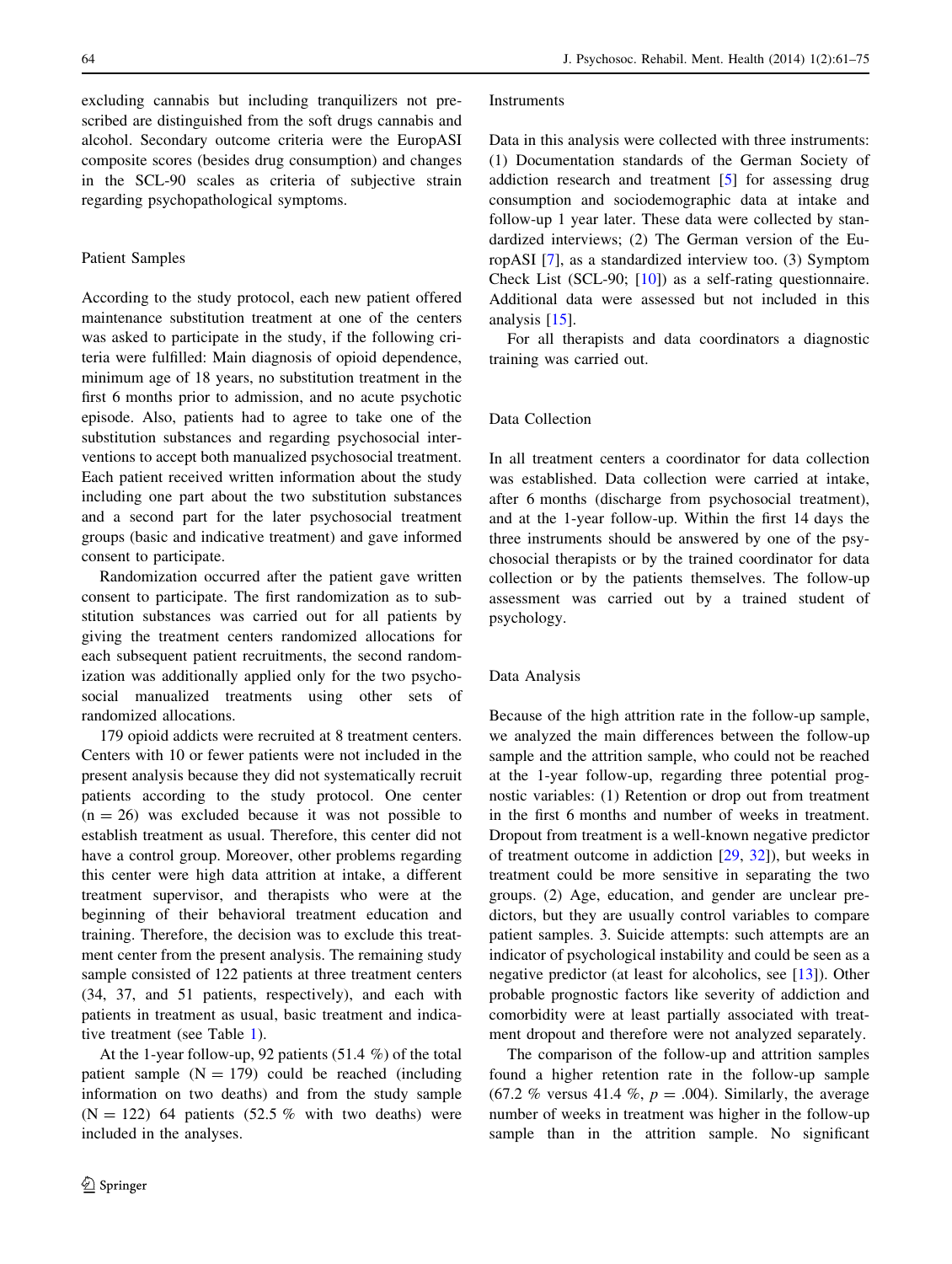<span id="page-4-0"></span>Table 2 Selected characteristics of the follow-up sample compared to the attrition sample

| Variable                                       | Follow-up<br>sample<br>$(N = 64)$ | Attrition<br>sample<br>$(N = 58)$ | $p^{\rm a}$ |
|------------------------------------------------|-----------------------------------|-----------------------------------|-------------|
| Gender (male)                                  | 62.5 %                            | 63.8%                             | .882        |
| Age <sup>b</sup> , mean (SD)                   | 31.5(6.72)                        | 30.8(6.8)                         | .503        |
| Accomplished school degree                     |                                   |                                   | .246        |
| None                                           | 8.8%                              | 4.3 $%$                           |             |
| Middle School                                  | 62.3 $%$                          | 76.1 %                            |             |
| Middle School degree                           | 18.0%                             | 17.4 $%$                          |             |
| High School                                    | $9.8 \%$                          | $2.2\%$                           |             |
| Single household (Yes)                         | 32.8%                             | 17.8.6%                           | .083        |
| Employment (Yes)                               | 25.9%                             | $20.0 \%$                         | .485        |
| Suicide attempt(s) (Yes)                       | 16.9 $%$                          | 30.6 $%$                          | .094        |
| Rehabilitation treatment (Yes)                 | 40.0 $%$                          | 54.8%                             | .149        |
| Years of heroin use <sup>b</sup> , mean $(SD)$ | 10.2(6.8)                         | 9.4(5.8)                          | .384        |
| Completion of program (Yes)                    | 67.2 $%$                          | 41.4 $%$                          | .004        |
| Weeks in treatment, mean (SD)                  | 22.4(6.99)                        | 15.1 (9.82)                       | .000        |
| Europe ASI composite scores <sup>b</sup>       |                                   |                                   |             |
| Medical                                        | .30(.32)                          | .30(.37)                          | .942        |
| Economic situation                             | .65(0.43)                         | .72(.42)                          | .429        |
| Job satisfaction                               | .41(0.36)                         | .39(.36)                          | .806        |
| Alcohol use                                    | .12(.19)                          | .12(.18)                          | .948        |
| Drug use                                       | .28(.09)                          | .23(.11)                          | .029        |
| Legal status                                   | .29(.27)                          | .24(.23)                          | .243        |
| Relationship family                            | .25(.25)                          | .15(0.18)                         | .016        |
| Psychiatry                                     | .20(.20)                          | .18(.21)                          | .737        |

 $a$  *p* values calculated by Chi square test, univariate VA (Welch test) or Mann–Whitney U test, depending on the measurement level of the individual variable

<sup>b</sup> Means with standard deviation in parentheses

differences were found in relation to age, gender, and suicide attempts.

Regarding the three treatment groups, basic treatment showed the highest attrition rate (68.3 %), followed by indicative treatment (50.0 %), and treatment as usual (24.4 %) (Chi square test,  $p = .000$ ). No significant differences were found for the variables gender, age, and suicide attempts. As a consequence, retention rate and age and gender must be considered as control variables throughout the statistical analyses. Because of a weak but significant correlation between age and the composite score for family relationship on the EuropASI, we decided not to include this composite score as an additional control factor (Table 2).

To define changes between intake and follow-up, not only the changes in the average score are analyzed, but primarily the individual changes are seen as relevant. To identify individual differences, the critical differences for the

Table 3 Critical differences (reliable change index, RCI) of the EuropASI composite scores (according to [\[13\]](#page-14-0))

| EuropAsi Composite<br>scores <sup>a</sup> | Critical<br>difference | SD <sup>b</sup><br>(admission) | Reliability<br>coefficient <sup>a</sup> |
|-------------------------------------------|------------------------|--------------------------------|-----------------------------------------|
| Medical                                   | .65                    | .32                            | .48                                     |
| Economic state                            | .65                    | .43                            | .70                                     |
| Job satisfaction                          | .53                    | .35                            | .70                                     |
| Alcohol use                               | .13                    | .14                            | .95                                     |
| Drug use                                  | .11                    | .10                            | .84                                     |
| Legal status                              | .33                    | .26                            | .78                                     |
| Relationship/family <sup>c</sup>          | .27                    | .23                            | .82                                     |
| Relationship others <sup>c</sup>          | .24                    | .21                            | .82                                     |
| Psychiatry                                | .28                    | .20                            | .74                                     |

<sup>a</sup> Re-test reliabilities from [[11](#page-14-0)] (Economic Status and Job Satisfaction) and [[21](#page-14-0)] (remaining composite scores)

<sup>b</sup> Standard deviation of intake data before imputation

<sup>c</sup> Family and other relationships were separated according to [[13](#page-14-0)]. For these modified scales, no retest reliability was available. Therefore, for both scales we used the reliability coefficient of the original integrated scale

Table 4 Critical differences (reliable change index, RCI) of the SCL-90 scales

| SCL-90 scales             | Critical<br>differences | Standard<br>deviation<br>at intake | Reliability<br>coefficient <sup>a</sup> |
|---------------------------|-------------------------|------------------------------------|-----------------------------------------|
| Somatization              | .5663                   | .54596                             | .86                                     |
| Obsessive–compulsive      | .6606                   | .61504                             | .85                                     |
| Interpersonal sensitivity | .8151                   | .75934                             | .83                                     |
| Depression                | .9075                   | .77169                             | .82                                     |
| Anxiety                   | .7330                   | .59131                             | .80                                     |
| Hostility                 | .8286                   | .63734                             | .78                                     |
| Phobic anxiety            | .3159                   | .51656                             | .90                                     |
| Paranoid ideation         | .6735                   | .64931                             | .86                                     |
| Psychoticism              | .4841                   | .43663                             | .84                                     |
| Global severity Index PSI | .5669                   | .4463                              | .79 <sup>b</sup>                        |

<sup>a</sup> Reliabilities in [[10,](#page-13-0) p. 53]

<sup>b</sup> Taken from a study by DeRogatis in cancer patients (Fitch et al. 1995, cit. in [[10](#page-13-0)])

composite scores of the EuropASI [\[38\]](#page-14-0) and the SCL-90 (cit. in [[10](#page-13-0)]) were calculated according to the formula:  $d_{critical} = 1.96 \times s_x \times square$  root of  $2(1 - r_{xx})$ .

Individual differences between two measurements that were equal to or exceeded the critical differences for the composite scores of the EuropASI and the SCL-90 scores (see Tables 3, 4) were seen as significant individual changes and were used to differentiate patients into positive responders with reduced scores and negative responders with increased scores or without changes.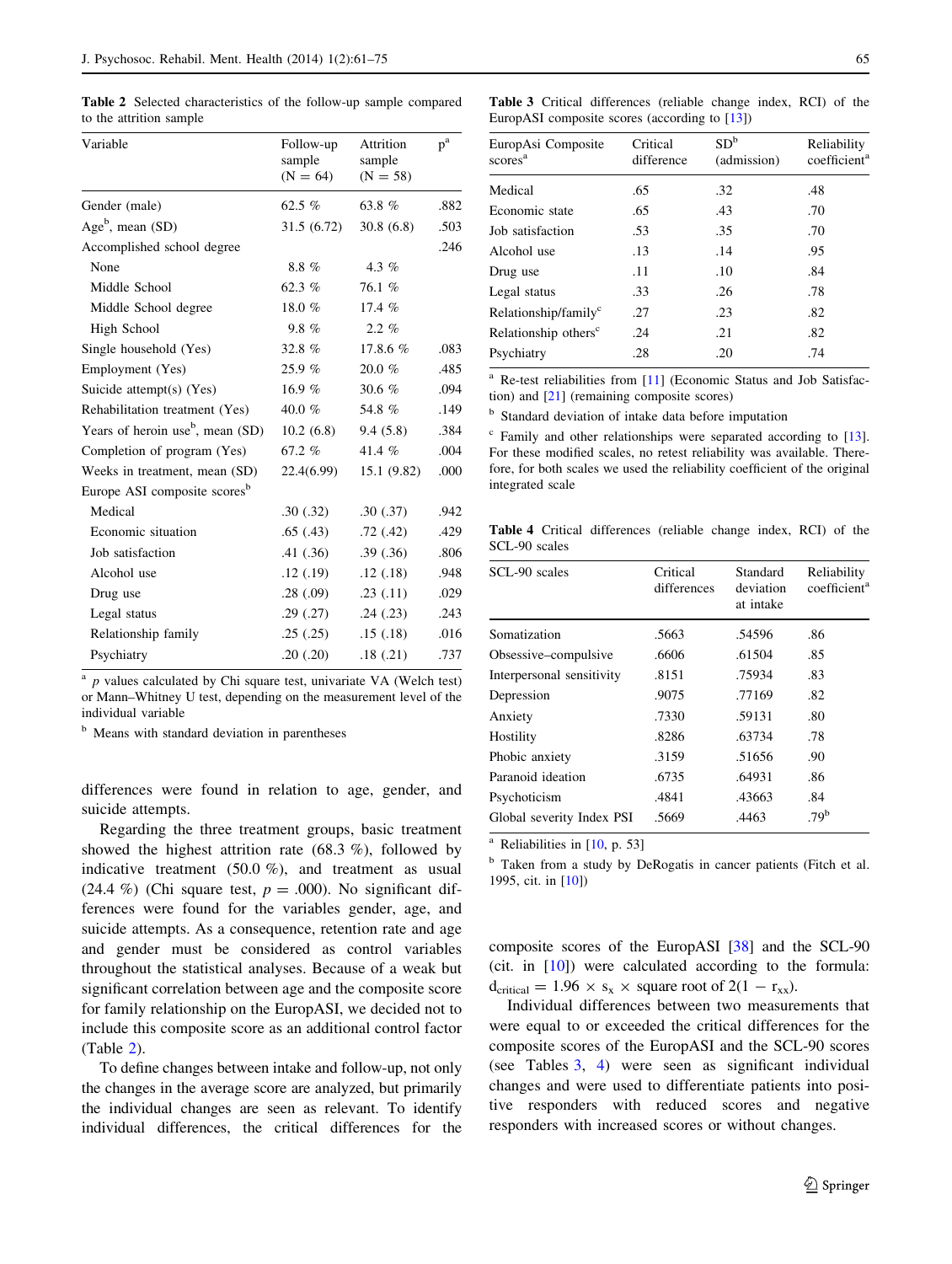#### Missing Data and Imputation

Data attrition was a problem particularly at one treatment center, where the attrition rate regarding hard drugs at intake was 31.4 % compared with 8.1 and 11.8 % at the other two treatment centers. 17 of the 22 missings in hard drugs of the study group were dropouts, but five of the missings were regular completers all coming from the problematic centre. Omitting all data from this center would have reduced the sample size considerably, in particular at follow-up, and therefore was not an acceptable solution. As mentioned above, the methodological consequences were to control for dropouts in evaluating outcome, and to impute data applied only to EuropASI and SCL-90.

Data were imputed to complete data sets for SCL-90 scales and ASI composite scores at intake and separately at follow-up by applying the expectation maximization (EM) approach to substitute the missing scores. At admission, only scores of patients with at least one valid score in the set of EuropASI composite scores or in the set of SCL-90 scores were imputed. 5.6 % of the composite scores (related to  $N = 116$ ) and 4.3 % of the SCL scores (related to  $N = 104$ ) had to be substituted by the EM procedure (SPSS version 16).

For imputations in the follow-up sample, information about drug consumption had to be available at follow-up, and at least one score at intake or follow-up had to be valid (N = 62). In the follow-up sample of 62 cases, 14.0 % of all SCL-90 baseline scores and 13.1 % of all EuropASI baseline scores were imputed, while 16.5 % of all SCL-90 follow-up scores and 3.9 % of the EuropASI composite follow-up scores were imputed.

## Statistical Analysis

In general, outcome is analyzed by two approaches: (1) By analyzing means of outcome criteria in the treatment groups before starting treatment and at follow-up after 1 year (6 months after the end of psychosocial treatment). (2) By analyzing individual changes of the outcome criteria. The second approach is conventional regarding drug consumption as a binary nominal scaled variable, but it is usually not used for scales as continuous outcome variables like SCL scores or days of drug consumption.

Data were analyzed by means of the SPSS packages 16, 17.0, and 19. The General Linear Model with Repeated Measurement and with covariates of gender, age and dropout was applied for analyzing average score changes. For analyzing the frequencies of individual significant changes Chi Square tests were used. The different statistical procedures applied are described in the Results section below.

# Results

# At Intake

Regarding drug consumption in the last month before admission, almost all patients (97.4 %) used hard drugs on at least 1 day (no significant differences between the three treatment groups, Chi square exact  $p = .529$ , two-sided). Opioids were used by 87.9 %, again without any significant differences between the treatment groups (Chi square test: exact  $p = .799$ , two-sided).

Regarding the EuropASI, the mean composite scores did not differ significantly [analysis of variance for each composite score, treatment group as a fixed factor, gender as a fixed factor, and age as a covariate, Levene test for homogeneity: significant for the composite scores Family  $(p = .011)$  and Economy  $(p = .007)$ ]. Mean SCL-90 scores also did not differ significantly between the three psychosocial treatment groups (the Levene test was significant for the anxiety scale,  $p = .021$ .

To characterize the total group of drug addicts regarding needs for psychosocial treatment, the scale values of SCL-90 were transformed into T-values, and the percentages of patients with T-values lower than 40 and of those with values higher than 60 were calculated (see Tables [3,](#page-4-0) [4\)](#page-4-0). Noteworthy, the highest percentage of patients with increased values was found on the depression scale with 54.5 %. All other scales showed percentages with increased values of about 30 % (see Tables [3,](#page-4-0) [4](#page-4-0)). The expected percentages for the two extremes of the distribution ( $\langle 40 \text{ and } > 60 \rangle$ ) would be 16 %. In contrast, the percentages of patients with decreased values (lower than T-values of 40) were clearly lower than 16 %. More important, 29.8 % of the patients ( $N = 104$  with data) showed no SCL-90 scale T-values greater than 60 Using the global SCL-90 score GSI (global severity index) to assess psychopathological strain, 53.4 % had lower T-values than 60. Both subsamples may be appropriate for identifying patients who do not seriously suffer from psychopathological symptoms having presumably no need for psychosocial treatment (Table [5](#page-6-0)).

At the End of Psychosocial Treatment

After 6 months, the retention rate was 54.1 % related to the study sample of  $N = 122$ . 45.9 % of the patients terminated prematurely for different reasons: Patient's own decision (31.1 %); discharged by the treatment facility for disciplinary reasons (6.6 %); detoxification treatment (4.9 %); in consensus between patient and therapist (1.6 %); imprisonment (.8 %); and for unknown reasons (.8 %). Four (3.3 %) patients had left basic or indicative treatment, but continued to receive substitution treatment, and 7 patients (4.7 %) had changed the substitution drug.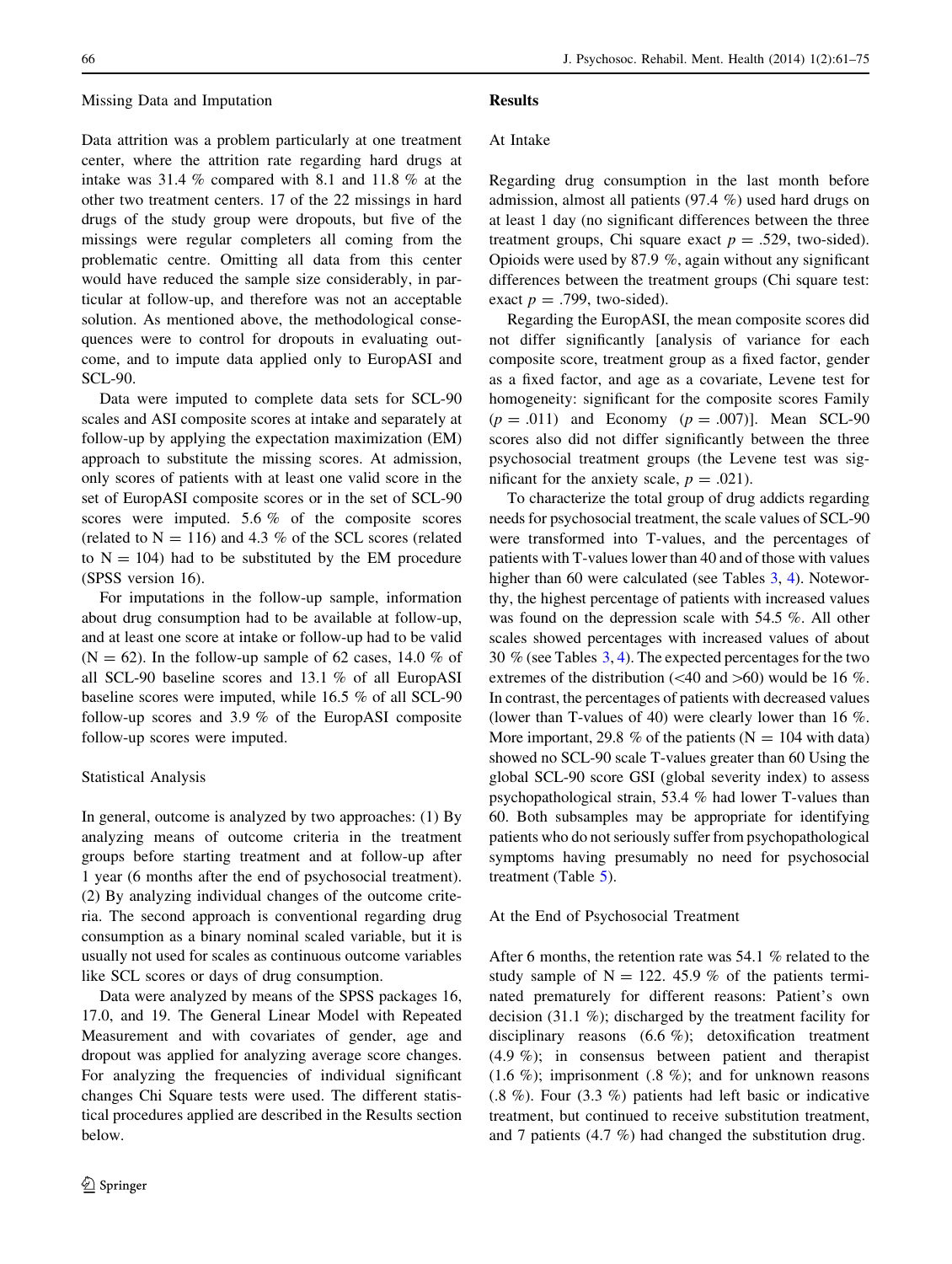| SCL-90 scale $N = 104$    |                 | % of group with T values | Average T scores (DS)          |                             |                                  |                        |  |  |  |
|---------------------------|-----------------|--------------------------|--------------------------------|-----------------------------|----------------------------------|------------------------|--|--|--|
|                           | Lower<br>40 $%$ | Higher<br>$60 \%$        | Treatment as<br>usual $n = 38$ | Basic treatment<br>$n = 31$ | Indicative<br>treatment $n = 35$ | GLM: F<br>value/ $p^a$ |  |  |  |
| Somatization              | 9.6             | 28.8                     | 55.97 (12.85)                  | 52.47 (12.85)               | 59.14 (11.58)                    | .063                   |  |  |  |
| Obsessive-compulsive      | 6.7             | 41.3                     | 54.42 (13.73)                  | 54.96 (12.21)               | 60.02(9.49)                      | .167                   |  |  |  |
| Interpersonal sensitivity | 13.5            | 26.0                     | 52.78 (13.47)                  | 55.06 (13.19)               | 57.48 (14.66)                    | .281                   |  |  |  |
| Depression                | 3.8             | 59.6                     | 63.19 (12.13)                  | 62.48 (11.91)               | 63.82 (13.19)                    | .634                   |  |  |  |
| Anxiety                   | 12.5            | 34.6                     | 53.45 (11.52)                  | 56.68 (12.19)               | 58.9 (11.31)                     | .135                   |  |  |  |
| Hostility                 | 19.2            | 33.7                     | 53.68 (11.95)                  | 56.32 (11.20)               | 58.17 (10.41)                    | .367                   |  |  |  |
| Phobic anxiety            | $\mathbf{0}$    | 28.8                     | 52.50 (10.33)                  | 56.90 (11.85)               | 56.65 (11.71)                    | .338                   |  |  |  |
| Paranoid ideation         | 14.4            | 28.8                     | 53.26 (11.29)                  | 56.90 (9.36)                | 55.89 (9.41)                     | .251                   |  |  |  |
| Psychoticism              | 5.8             | 29.8                     | 53.50 (10.81)                  | 55.23 (10.54)               | 57.40 (10.64)                    | .417                   |  |  |  |

<span id="page-6-0"></span>Table 5 SCL-90 scales with imputation at admission (T values)

Imputation increases the sample from 94 or 96 to 104 of 122 cases

 $a$  GLM general linear model. The p value is related to treatment groups as a factor; age and gender were control variables; besides the constant term, no effect was significant. The Levene test was only just significant for anxiety scale ( $p = .049$ ) and just failed to reach significance for the obsessive–compulsive scale ( $p = .053$ )

Retention rates differed significantly between treatment centers (Chi square test,  $p = .035$ ): in particular between two more liberal centers (62.2 and 60.1 %), and the other in relation to relapse regulation more severe center (35.3 %. However, retention rates did not differ significantly between the three psychosocial treatment groups: the highest rate  $(56.1 \%)$  was in the treatment as usual and basic treatment groups, while the rate in the indicative treatment was somewhat lower (50.0 %) (Chi square test,  $p = .818$ ).

Also regarding the follow-up sample only, the retention rates and dropout rates did not differ significantly between the three treatment groups (Chi square test,  $p = .387$ ), although, the retention rate in the basic treatment group was much higher (93.3 %) than that in the treatment-asusual group (64.5 %) and indicative treatment group  $(60.0\%)$ . This finding emphasizes the necessity of controlling for dropout from treatment (or retention) in the later outcome analysis.

In the basic treatment group, the average number of treatment sessions was 17.3 for treatment completers  $(SD = 4.64)$  and 7.1 for dropouts  $(s = 5.95)$ ; in the indicative treatment group, the average number of treatment sessions was 13.6 for treatment completers  $(SD = 6.16)$  and 3.4 for dropouts  $(SD = 2.13)$ . These figures are based on a subsample  $(n = 41)$  with a retention rate of 58.5 %. The number of treatment sessions for treatment as usual was not available (Fig. [1](#page-7-0)).

An analysis with treatment time in weeks as an alternative outcome parameter (dependent variable) and gender and treatment dropout as control variables found a statistically significant effect of treatment groups on weeks in treatment, with differences mainly for the group of dropouts: Time in treatment for dropouts was highest in the treatment-as-usual group (mean 13.9 weeks) compared with 12.5 weeks in the indicative treatment group and 8.1 weeks in the basic treatment group. Both groups differed significantly from basic treatment (8.1 weeks,  $p = .008$  or  $p = .073$ , general linear model with the factors treatment groups  $p = .024$ , dropout  $p = .000$  and the interaction effect treatment groups x dropout,  $p = .076$ )

A large percentage of dropout patients could not be motivated for an interview or were not willing to answer questionnaires before leaving the treatment facility. Therefore, it seems not useful to analyze this highly selected group with data at the end of psychosocial treatment in more details.

## At the 1-year Follow-up

## Drug Use

The percentage of patients without any use of hard drugs in the last 30 days increased significantly from 1.9 % at intake to 54.7 % at follow-up (McNemar test:  $p = .000$ ). Regarding opioid use (besides substitution substances), the number of patients with no opioid use in the past 30 days increased from 12.7 to 62.9 % (McNemar test:  $p = .000$ ), whereas the numbers of patients with cannabis use and with alcohol use increased only moderately (n.s., see Table [6](#page-8-0)).

The average number of days on which hard drugs were used in the last month decreased from 19.2 to 5.6 days at follow-up. Applying the general linear model (GLM) to check the effects with the factors repeated measurement (average number of days of hard drug use at intake and follow-up) and treatment group and the control variables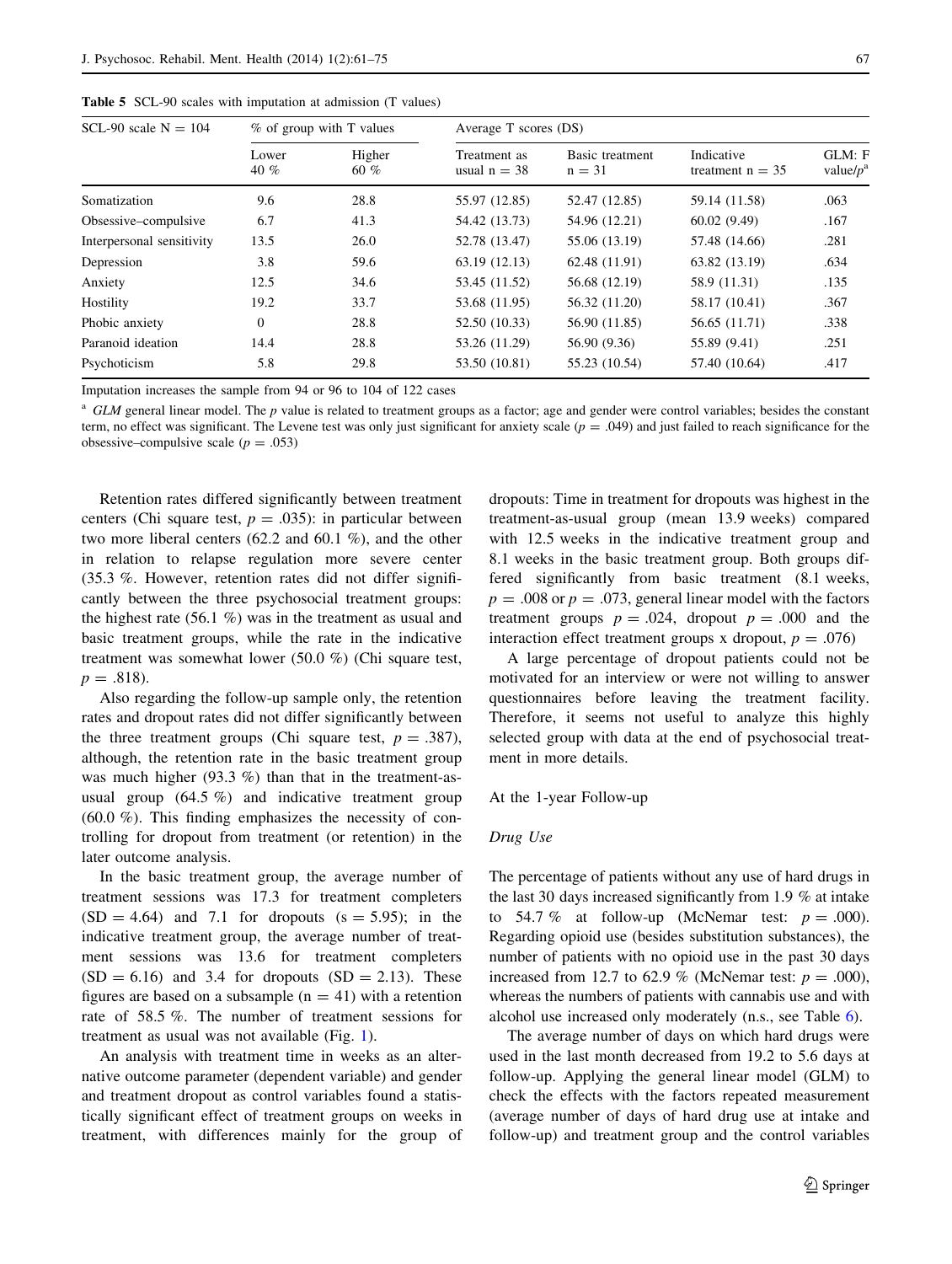#### <span id="page-7-0"></span>Fig. 1 Patient flow diagram



gender, age, and dropout, only the repeated measurement factor was significant ( $p = .02$ ), but no interaction term with treatment groups was significant. This means that the treatment groups did not differ regarding number of days with hard drug use or opioid use. Regarding the number of days with cannabis or alcohol use, neither the increases of cannabis use (from 6.2 to 10.1) nor alcohol use (from 7.2 to 9.8) nor other interaction factors with treatment were significant (Table [7\)](#page-9-0).

The analysis of the individual changes in the number of days with drug use at intake and at follow-up found that 79.6 % of patients had fewer days with hard drug use (more than 3 days less) and 1.9 % showed more days with hard drug use (3 days more); there was no change in 18.5 % of the patients. The number of days with alcohol consumption increased in 29.6 % of the patients, but decreased in 13 % (by more than 3 days less). The number of days with cannabis use increased in 25.5 % of patients and decreased in 12.7 % (by more than 3 days).

# EuropASI (Individual Changes in Composite Scores)

In 5 of the 8 EuropASI composite scores, more individuals had positive changes (i.e. decreased composite scores at follow-up) than negative changes (see Table [8\)](#page-10-0). The highest percentage of positive changes occurred in drug use  $(65.0 \%)$ , relationships with others  $(35 \%)$ , and legal status (25.0 %); the lowest rate of positive changes was found in the psychiatric status (11.7 %, balanced by 11.7 % negative changes), job satisfaction (6.7 %), and alcohol (1.6 %). The highest percentage of negative changes was found in alcohol use (30.0 %) and job satisfaction (16.7 %). For each subscale, the majority of patients showed no change and varied between 83.3 % (medical status) to 31.7 % (drug use).

Comparing the two experimental treatment groups and the control group treatment-as-usual (see Table [9](#page-10-0)), the rates of at least one positive change varied between 93.3 % (basic treatment) and 72.2 % (indicative treatment). The high composite score change rates are mainly due to the high change rate of composite score for drugs. The rate of at least one negative change was highest for the basic treatment (66.7 %) and lowest for indicative treatment (55.6 %). Each patient showed at least one positive or negative change. Although indicative treatment has the lowest rate of at least one positive ASI change, the differences between treatment groups were not significant (see Table [9\)](#page-10-0).

## SCL-90 (Individual Changes)

59.7 % of all patients showed at least one positive change in the SCL-90 scales and 37.1 % at least one negative change; 24.2 % of patients showed no change in the SCL-90 scales. Again, the three treatment groups did not differ significantly (Table [10](#page-10-0)).

More women (82.6 %) than men (46.2 %) showed at least one positive change (Chi square test, two-sided,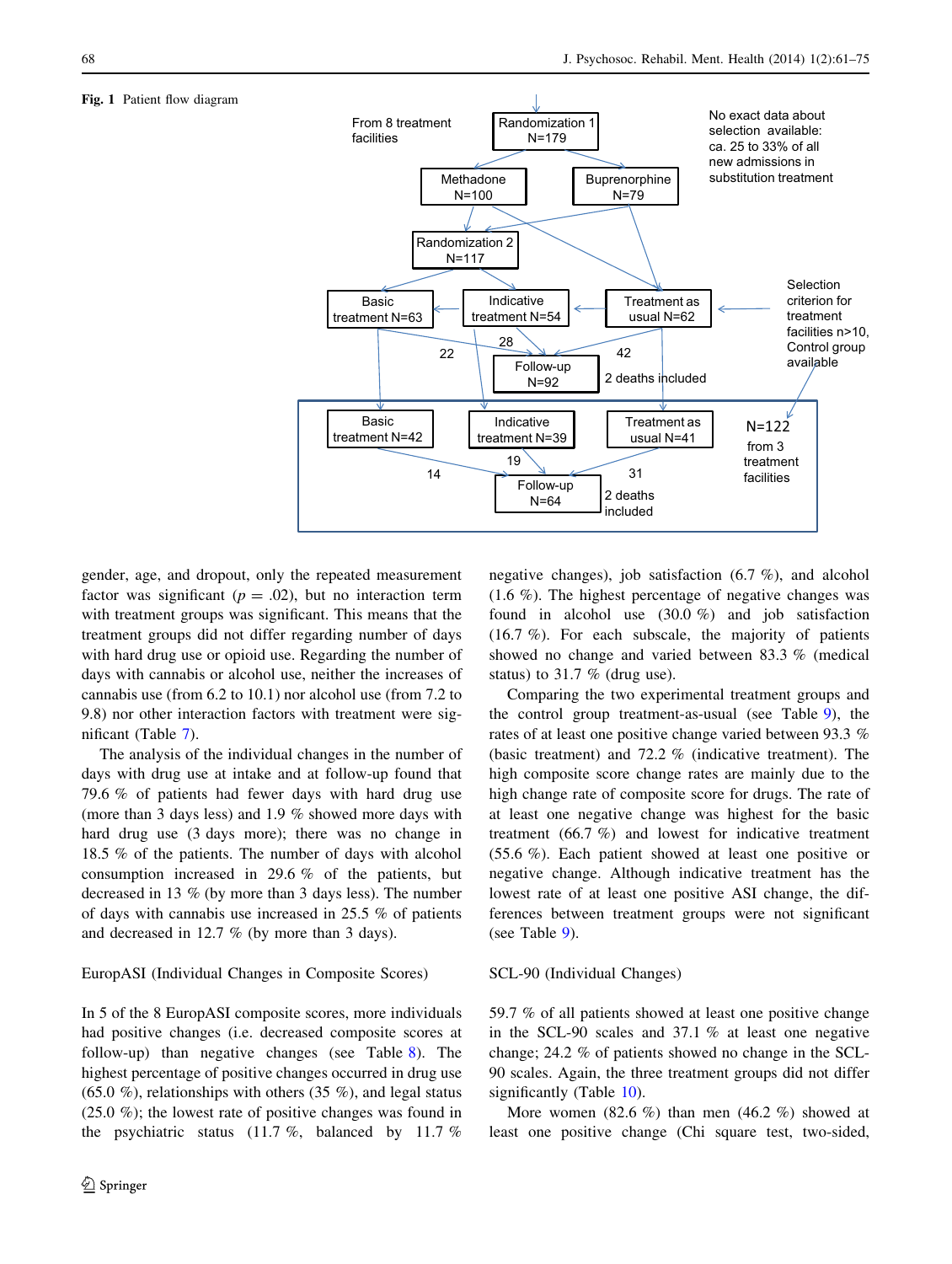<span id="page-8-0"></span>Table 6 Drug consumption (in the past month, dichotomized) at intake and follow-up

| Drug consumption (drugs in the last 30 days before inquiry) | Treatment as usual |      |                  | Basic treatment |                  | Indicative treatment |              | Total        |  |
|-------------------------------------------------------------|--------------------|------|------------------|-----------------|------------------|----------------------|--------------|--------------|--|
|                                                             | ${\bf N}$          | $\%$ | ${\bf N}$        | $\%$            | ${\bf N}$        | $\%$                 | ${\bf N}$    | $\%$         |  |
| With hard drugs <sup>a</sup>                                |                    |      |                  |                 |                  |                      |              |              |  |
| At intake                                                   |                    |      |                  |                 |                  |                      |              |              |  |
| Yes                                                         | 28                 | 100  | 12               | 100             | $12\,$           | 92.3                 | $52\,$       | 98.1         |  |
| $\rm No$                                                    | $\boldsymbol{0}$   |      | $\boldsymbol{0}$ |                 | $\mathbf{1}$     | 7.7                  | $\mathbf{1}$ | 1.9          |  |
| At follow-up                                                | 13                 | 46.4 | 6                | 50.0            | 5                | 41.7                 | 24           | 46.2         |  |
| Yes                                                         | 13                 | 46.4 | 6                | 50.0            | 5                | 41.7                 | 24           | 46.2         |  |
| No                                                          | 15                 | 53.6 | 6                | 50.0            | $\tau$           | 58.3                 | $28\,$       | 53.8         |  |
| With opioids                                                |                    |      |                  |                 |                  |                      |              |              |  |
| At intake                                                   |                    |      |                  |                 |                  |                      |              |              |  |
| Yes                                                         | 24                 | 85.7 | $12\,$           | 93.3            | $12\,$           | 85.7                 | $48\,$       | 87.3         |  |
| No                                                          | $\overline{4}$     | 14.3 | $\mathbf{1}$     | $7.7\,$         | $\sqrt{2}$       | 14.3                 | 7            | 12.7         |  |
| At follow-up                                                |                    |      |                  |                 |                  |                      |              |              |  |
| Yes                                                         | 13                 | 41.9 | 5                | 35.7            | 5                | 29.4                 | 23           | 37.1         |  |
| No                                                          | 18                 | 58.1 | $\overline{9}$   | 64.3            | $12\,$           | 70.6                 | 39           | 62.9         |  |
| With cannabis                                               |                    |      |                  |                 |                  |                      |              |              |  |
| At intake                                                   |                    |      |                  |                 |                  |                      |              |              |  |
| Yes                                                         | $18\,$             | 64.3 | $\tau$           | 53.8            | $\boldsymbol{6}$ | 42.9                 | $31\,$       | 56.4         |  |
| $\rm No$                                                    | $10\,$             | 35.7 | $\sqrt{6}$       | 46.2            | 8                | 57.1                 | 24           | $43.6^{b}$   |  |
| At follow-up                                                |                    |      |                  |                 |                  |                      |              |              |  |
| Yes                                                         | 21                 | 67.7 | $\overline{9}$   | 64.3            | $\tau$           | 41.2                 | 37           | 60.0         |  |
| No                                                          | $10\,$             | 32.3 | $\mathfrak s$    | 35.7            | 10               | 58.8                 | $25\,$       | 40.0         |  |
| With alcohol                                                |                    |      |                  |                 |                  |                      |              |              |  |
| At intake                                                   |                    |      |                  |                 |                  |                      |              |              |  |
| Yes                                                         | $17\,$             | 60.7 | 6                | 46.2            | 7                | 50.0                 | $30\,$       | $54.5^\circ$ |  |
| No                                                          | 11                 | 39.3 | 7                | 53.8            | $\tau$           | 50.0                 | $25\,$       | 45.5         |  |
| A follow-up                                                 |                    |      |                  |                 |                  |                      |              |              |  |
| Yes                                                         | 20                 | 64.5 | $10\,$           | 71.4            | 11               | 64.7                 | 41           | 66.1         |  |
| $\rm No$                                                    | 11                 | 35.5 | $\overline{4}$   | 28.6            | $\sqrt{6}$       | 35.3                 | 21           | 33.9         |  |

<sup>a</sup> Hard drugs: opioids, non-prescribed sedating psychotropic, cocaine, amphetamines, designer drugs, hallucinogens, volatile substances, other illegal substances

 $<sup>b</sup>$  Changes in cannabis use, McNemar test:  $p = 1.000$ </sup>

<sup>c</sup> Changes in cannabis use, McNemar test  $p = .238$ 

 $p = .005$ ), while the rate of no changes was higher among men (35.9 % versus 8.7 %,  $p = .029$ ) and the rates of at least one negative change did not differ significantly (39.1 and 35.9 %).

In five SCL-90 subscales (depression, interpersonal sensitivity, general anxiety and phobic anxiety and paranoid ideation), more patients showed positive changes than negative changes, whereas in the subscales somatization, obsessive–compulsive behavior, and psychoticism more patients showed negative changes than positive changes (no differences in the SCL-90 scale hostility). Again, by far the most patients showed no change in the SLC-90 scales (between 53.6 % in phobic anxiety and 85.5 % in global severity index) (Table [10\)](#page-10-0). Testing the frequencies of changes between the 3 treatment groups in each SCL-90 scales statistically, only the group differences for depression were significant ( $p = .052$ , exact test two sided:  $p = .047$ ). Reductions in the depression score were found most often in the indicative treatment group (35.0 % of patients), but also most negative changes occurred in this group (15 % of patients).

To test changes in all SCL 90 scales, the average number of positive and negative changes were calculated for each patient. A linear regression analysis of the number of individual positive and separately negative changes in all SCL-90 scales (independent variables: treatment groups, gender, age, dropout) found that the ANOVA overall F-test was significant only for the positive changes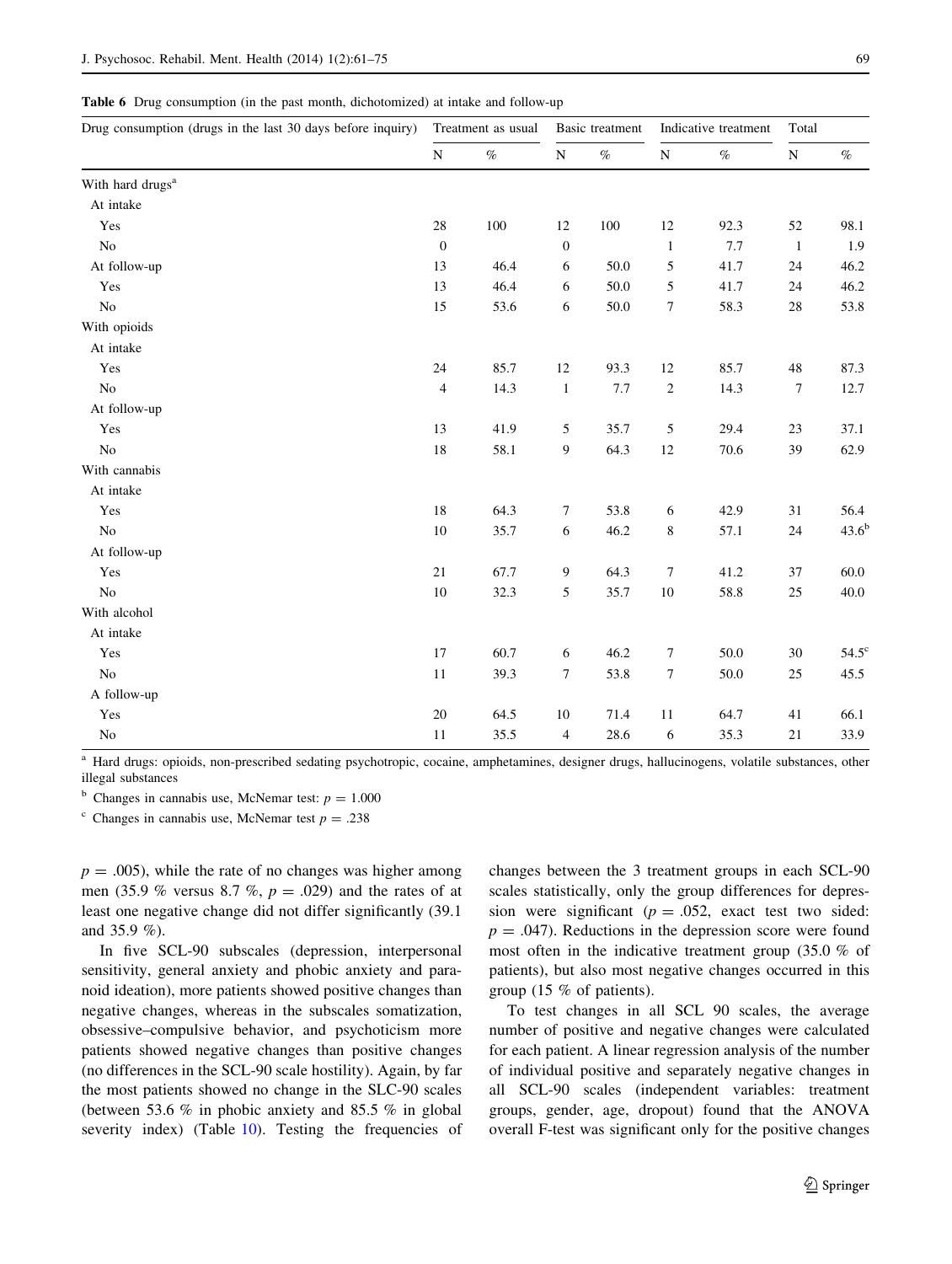| Substances in the past 30 days      | Treatment as usual<br>n<br>Mean of days (SD) | Basic treatment<br>n<br>Mean of days (SD) | Indicative treatment<br>n<br>Mean of days (SD) | Total<br>n<br>Mean of days (SD) |
|-------------------------------------|----------------------------------------------|-------------------------------------------|------------------------------------------------|---------------------------------|
| Days with hard drugs <sup>a,b</sup> |                                              |                                           |                                                |                                 |
| At intake <sup>c</sup>              | $n = 28$                                     | $n = 12$                                  | $n = 14$                                       | $n = 54$                        |
|                                     | 21.6                                         | 19.4                                      | 16.4                                           | 19.7                            |
|                                     | (10.87)                                      | (12.10)                                   | (14.95)                                        | (11.82)                         |
| At follow-up                        | $n = 31$                                     | $n = 14$                                  | $n = 17$                                       | $n = 62$                        |
|                                     | 5.8                                          | 5.0                                       | 4.5                                            | 5.3                             |
|                                     | (9.81)                                       | (7.78)                                    | (9.78)                                         | (9.26)                          |
| Days with opioids <sup>d</sup>      |                                              |                                           |                                                |                                 |
| At intake                           | $n = 28$                                     | $n = 13$                                  | $n = 14$                                       | $n = 55$                        |
|                                     | 17.5                                         | 15.4                                      | 14.8                                           | 16.3                            |
|                                     | (11,88)                                      | (12.84)                                   | (14.55)                                        | (12,63)                         |
| At follow-up                        | $\rm n=31$                                   | $n = 14$                                  | $\rm n=19$                                     | $n = 64$                        |
|                                     | 4.4                                          | 2.4                                       | 1.3                                            | 3.1                             |
|                                     | (8,92)                                       | (4.67)                                    | (2.78)                                         | (6.90)                          |
| Days with alcohol <sup>e</sup>      |                                              |                                           |                                                |                                 |
| At intake                           | $\rm n=28$                                   | $n = 13$                                  | $n = 14$                                       | $n = 55$                        |
|                                     | 6.3                                          | 4.6                                       | 11.4                                           | 7.2                             |
|                                     | (9.39)                                       | (8.94)                                    | (13.75)                                        | (10.68)                         |
| At follow-up                        | $n = 31$                                     | $n = 14$                                  | $n = 17$                                       | $n = 62$                        |
|                                     | 10.1                                         | 10.1                                      | 9.0                                            | 9.8                             |
|                                     | (12.64)                                      | (10.90)                                   | (12.66)                                        | (12.09)                         |
| Days with cannabis <sup>f</sup>     |                                              |                                           |                                                |                                 |
| At intake                           | $n = 28$                                     | $n = 13$                                  | $n = 14$                                       | $n = 55$                        |
|                                     | 7.7                                          | 4.4                                       | 4.9                                            | 6.2                             |
|                                     | (10.32)                                      | (8.73)                                    | (10.71)                                        | (10.01)                         |
| At follow-up                        | $n = 31$                                     | $n = 14$                                  | $n = 16$                                       | $n = 62$                        |
|                                     | 9.7                                          | 13.5                                      | 8.7                                            | 10.1                            |
|                                     | (8.92)                                       | (13.56)                                   | (12.20)                                        | (11.9)                          |

<span id="page-9-0"></span>Table 7 Drug consumption in the past 30 days at intake and follow-up

<sup>a</sup> Hard drugs: Opioids, non-prescribed sedating psychotropics, cocaine, amphetamines, designer drugs, hallucinogens, volatile substances, other illegal substances (in a few cases sum scores were limited to 30 days)

<sup>b</sup> Changes in number of days with substance consumption were analyzed with the saturated GLM (general linear model) with repeated measurement. Dependent variable: repetition factor with days of substance consumption at intake and follow-up; between-subjects factors: treatment groups; covariates: age, dropout, gender; contrasts: treatment group (simple)

<sup>c</sup> Changes in number of days with hard drugs: Hard drugs as repeated measurement factor:  $F = 5.447$ ,  $p = .024$ , no other factor significant, treatment groups x hard drugs:  $F = .140$ 

<sup>d</sup> Changes in number of days with opioid consumption: Opioids as repeated measurement factor  $F = 5.616$   $p = .021$ , opioids x treatment:  $F = .032$ ,  $p = .968$ ; no factors significant

<sup>e</sup> Changes in number of days with consumption of alcohol: Alcohol as repetition factor  $F = 1.588$ ,  $p = .214$ ; alcohol x treatment  $F = 2.343$ ,  $p = .212$ ; alcohol x age F = 2.436,  $p = .125$ ; no other factor significant

<sup>f</sup> Changes in number of days with cannabis consumption: Cannabis as repetition factor  $F = 1.74$ ,  $p = .678$ ; cannabis x treatment  $F = .1.144$ ,  $p = .327$ ; no factor significant

 $(F = 4.531, p = .006)$ . The factors treatment groups  $(p = .017)$  and gender  $(p = .007)$  both had a significant effect. The average number of individual changes in indicative treatment was 2.2 compared with 1.1 in the treatment-as-usual group and 1.2 in the basic treatment group.

Summarizing all individual SCL changes in a different way as at least one positive change (Table [11](#page-10-0)), no significant differences were found between the three treatment groups (treatment as usual, 53.3 %; indicative treatment, 59.7 %; basic treatment, 65 %). The percentage of patients with at least one negative change was highest in the basic treatment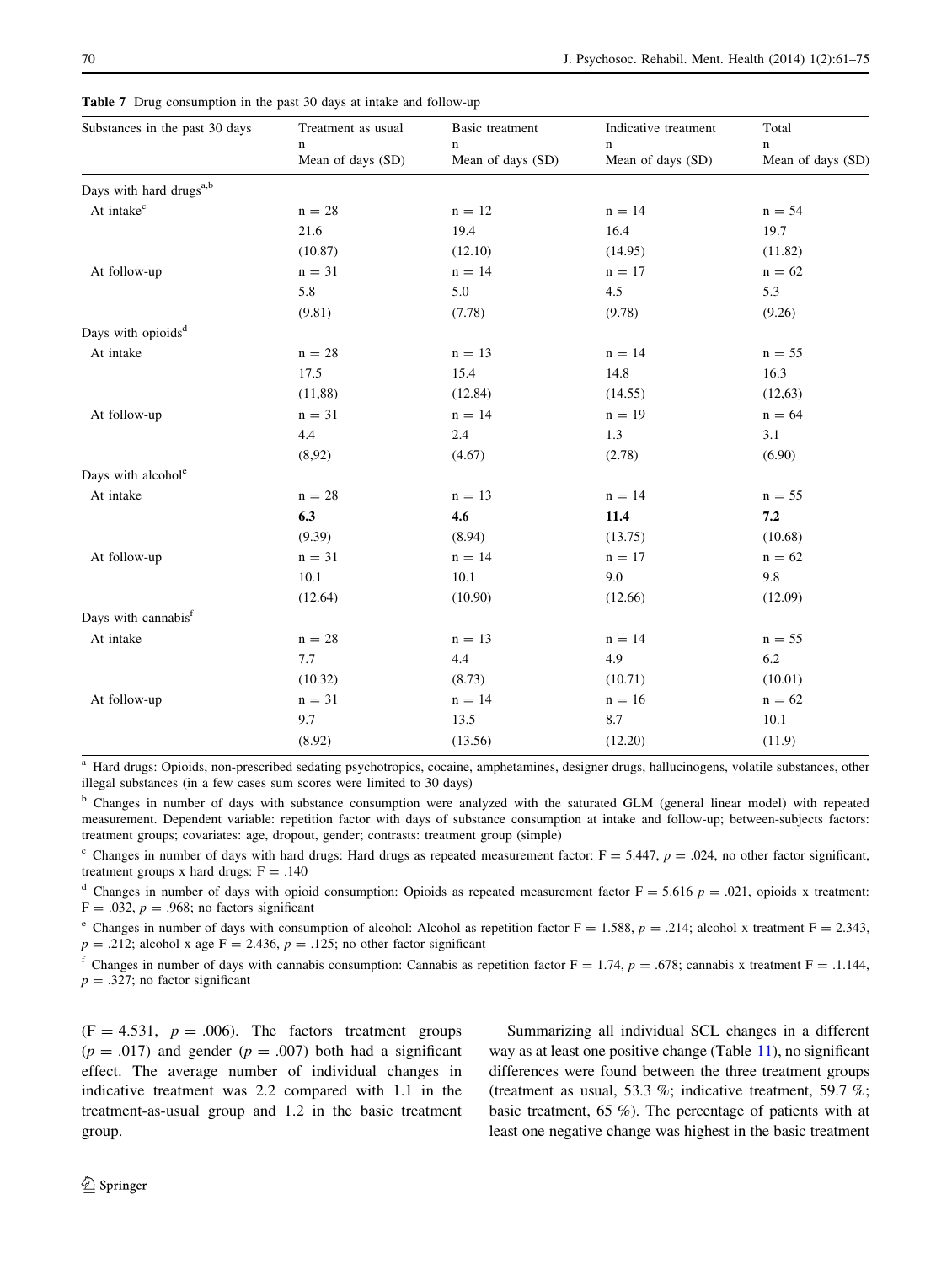| EuropASI composite scores <sup>a</sup> | Positive<br>changes<br>up) | (decrease<br>pre-follow- | changes<br>pre- | Negative<br><i>(increase)</i><br>follow-up) | No | changes |  |
|----------------------------------------|----------------------------|--------------------------|-----------------|---------------------------------------------|----|---------|--|
|                                        | n                          | %                        | n               | $\%$                                        | n  | %       |  |
| Medical                                | 5                          | 8.3                      | 5               | 8.3                                         | 50 | 83.3    |  |
| Economic state                         | 8                          | 13.3                     | 6               | 10.0                                        | 46 | 76.7    |  |
| Job satisfaction                       | 4                          | 6.7                      | 10              | 16.7                                        | 46 | 76.7    |  |
| Alcohol use                            | 2                          | 1.6                      | 18              | 30.0                                        | 40 | 66.7    |  |
| Drug use                               | 39                         | 65.0                     | 2               | 3.3                                         | 19 | 31.7    |  |
| Legal status                           | 15                         | 25.0                     | 5               | 8.3                                         | 40 | 66.7    |  |
| Relationship/family                    | 11                         | 18.3                     | 6               | 10.0                                        | 43 | 71.7    |  |
| Relationship others                    | 21                         | 35.0                     | 5               | 8.3                                         | 34 | 56.7    |  |
| Psychiatric status                     | 7                          | 11.7                     | 7               | 11.7                                        | 46 | 76.7    |  |

<span id="page-10-0"></span>Table 8 EuropASI: Individual significant differences according to reliable change index, RCI (pre-test versus follow-up)

<sup>a</sup> According to Koeter and Hartgers [\[13\]](#page-14-0)

Table 9 EuropASI: summary of significant single changes in the three psychosocial treatments

| Index                                      |    | At least<br>one<br>positive<br>change | one<br>% | At least<br>negative<br>change n | No changes<br>at all $n$ % |
|--------------------------------------------|----|---------------------------------------|----------|----------------------------------|----------------------------|
|                                            | n  | $\%$                                  | n        | $\%$                             |                            |
| Treatment as usual $(n = 30)$              | 28 | 93.3 17                               |          | 56.7 0                           |                            |
| Basic treatment $(n = 12)$                 |    | 11 91.7 8                             |          | 66.7                             | $\Omega$                   |
| Indicative treatment $(n = 18)$ 13 72.2 10 |    |                                       |          | 55.6                             | - 0                        |
| Chi square test, two sided                 |    | $p = .097$ $p = .805$                 |          |                                  |                            |

group (58.3 % versus 36.7 % in the control group and 25.0 % in the indicative treatment group). The percentage of patients with no changes at all was highest in the treatmentas-usual group (34.5 % versus 25.0 % in the control group and 20.8 % in the indicative treatment group) (Table 11).

# Prediction of Outcome by SCL-90 and EuropASI Composite Scores

The number of problematic high SCL-90 scores (Tvalue  $> 60$ ) as a need for psychosocial treatment correlates considerably with the number of positive individual SCL-90 changes (Pearson correlation,  $r = .594$ ,  $p = .000$ ), but hardly correlates with the number of negative changes  $(r = .076 p = .557)$ . Separated for the 3 treatment groups, the correlations between positive changes and strain are different: for indicative treatment  $r = .707$  ( $p = .000$ ), for basic treatment  $r = .373$  ( $p = .233$ ), and for treatment as usual  $r = .599$  ( $p = .000$ ).

Table 10 SCL: Individual significant differences according to reliable change index, RCI (pre-test versus follow-up)

| SCL scales                                              | pre-<br>follow-<br>up) | Positive<br>changes<br>(decrease) | pre-           | Negative<br>changes<br><i>(increase)</i><br>follow-up | No<br>changes |      | Differences<br>in treatment<br>groups |  |
|---------------------------------------------------------|------------------------|-----------------------------------|----------------|-------------------------------------------------------|---------------|------|---------------------------------------|--|
|                                                         | n                      | $\%$                              | $\mathbf n$    | $\%$                                                  | $\mathbf n$   | %    | p                                     |  |
| Somatization                                            | 5                      | 7.2                               | 14             | 20.3                                                  | 50            | 72.5 | .374                                  |  |
| Obsessive-<br>Compulsive                                | 4                      | 8.7                               | 12             | 17.4                                                  | 51            | 73.9 | .594                                  |  |
| Interpersonal<br>Sensitivity<br>Depression <sup>a</sup> | 7                      | 10.1                              | 8              | 11.6                                                  | 54            | 78.3 | .627                                  |  |
| Anxiety                                                 | 13                     | 14.5                              | 9              | 13.0                                                  | 50            | 72.5 | .052                                  |  |
| Hostility                                               | 8                      | 36.2                              | 9              | 4.3                                                   | 41            | 59.4 | .204                                  |  |
| Phobic Anxiety                                          | 6                      | 8.7                               | 9              | 13.0                                                  | 54            | 78.3 | .242                                  |  |
| Paranoid<br>Ideation                                    | 18                     | 26.1                              | 14             | 20.3                                                  | 37            | 53.6 | .117                                  |  |
| Psychoticism                                            | 23                     | 18.8                              | 7              | 10.1                                                  | 49            | 71.0 | .462                                  |  |
| Global Severity                                         | 4                      | 5.8                               | 14             | 20.3                                                  | 51            | 75.3 | .757                                  |  |
| Index GSI                                               | 5                      | 8.1                               | $\overline{4}$ | 6.6                                                   | 53            | 85.5 | $.175^{\rm b}$                        |  |

<sup>a</sup> Significant differences between treatment groups for the depression scale only exact test:  $p = .047$ . Indicative treatment showed the most negative (15.0 %) and the most positive changes (35.0) in the depression scale

 $<sup>b</sup>$  Most frequent positive and negative individual changes (15 %</sup> each) were seen for indicative treatment

Table 11 Symptom check list (SCL-90): summary of significant individual changes in the three psychosocial treatment groups

| Index                              | $N = 30$ | Treatment<br>as usual, |   | <b>Basic</b><br>treatment,<br>$N = 12$ |                | Indicative<br>treatment,<br>$N = 20$ |                   | Total<br>$N = 62$    |  |
|------------------------------------|----------|------------------------|---|----------------------------------------|----------------|--------------------------------------|-------------------|----------------------|--|
|                                    | n        | $\%$                   | n | $\%$                                   | n              | $\%$                                 | n                 | $\%$                 |  |
| At least one<br>positive<br>change | 16       | 53.3                   | 8 | 66.7                                   | 13             | 65.0                                 | 37<br>$P^a = .02$ | 59.7                 |  |
| At least one<br>negative<br>change | 11       | 36.7                   | 7 | 58.3                                   | 5              | 25.0                                 | 23                | 37.1<br>$P^a = .167$ |  |
| No changes at<br>all               | 9        | 30.0                   | 2 | 16.7                                   | $\overline{4}$ | 20.0                                 | 15                | 24.2<br>$P^a = .573$ |  |

Chi square test:  $p$  value

Hard drug consumption in the last month before follow-up did not correlate significantly with either the EuropASI composite scores at intake ( $r = -.067$  to .150) or with the need for psychosocial treatment defined by the General severity score of the SCL-90 greater than a T-value of 60 ( $r = .127$ ,  $p = .333$ ).

Based on the hypothesis of indication that only patients with increased scores at the SCL-90 scales at intake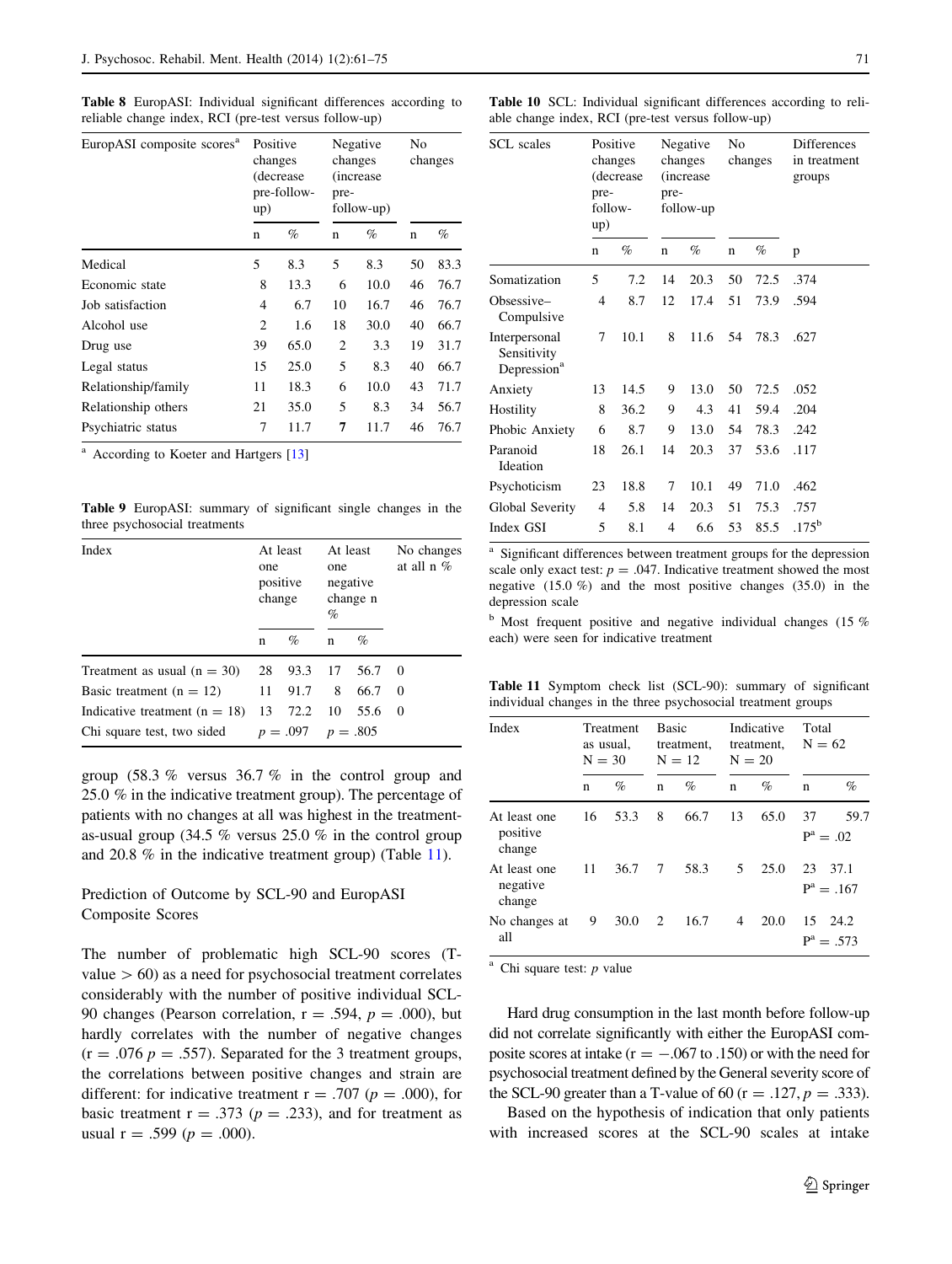| Subgroup                                          |    | Treatment as usual | Indicative treatment<br>Basic treatment |      | Total    |      | Chi square $p$ |      |            |
|---------------------------------------------------|----|--------------------|-----------------------------------------|------|----------|------|----------------|------|------------|
|                                                   | N  | $\%$               | N                                       | $\%$ | N        | $\%$ | N              | $\%$ |            |
| Total follow-up group <sup>a,b</sup> ( $N = 62$ ) |    |                    |                                         |      |          |      |                |      |            |
| At least one positive change                      | 16 | 53.3               | 8                                       | 66.7 | 13       | 65.0 | 37             | 59.7 | .612       |
| At least one neg. change                          | 11 | 36.7               | 7                                       | 58.3 | 5        | 25.0 | 23             | 37.1 | .167       |
| At least one increased SCL T score ( $N = 46$ )   |    |                    |                                         |      |          |      |                |      |            |
| Pos. SCL changes                                  | 15 | 75.0               | 7                                       | 87.5 | 13       | 72.2 | 35             | 76.1 | .693       |
| Neg. SCL changes                                  | 10 | 50.0               | 6                                       | 75.0 | 4        | 22.2 | 20             | 43.5 | .032       |
| All T values LE 60 ( $N = 16$ )                   |    |                    |                                         |      |          |      |                |      | Exact test |
| Pos. SCL changes                                  |    | 10.0               |                                         | 25.0 | $\Omega$ |      | 2              | 12.5 | 1.00       |
| Neg. SCL changes                                  |    | 10.0               |                                         | 25.0 | 1 50.0   |      | 3              | 18.8 | .679       |
|                                                   |    |                    |                                         |      |          |      |                |      |            |

Table 12 Positive and negative changes for different subgroups of strain in SCL (total group, at least one SCL T score over 60)

Results for at least one positive change: Nagelkerkes  $R^2 = .22$ , only gender significant ( $p = .008$ ). Results for at least one negative change: Nagelkerkes  $R^2 = .08$ , treatment group (basic treatment) with  $p = .068$ , correct classification: 65.6 %

<sup>a</sup> Logistic regression: dependent variable: at least one positive or negative individual change; independent variables: treatment groups, gender, age, dropout, method: enter all

<sup>b</sup> Linear regression analysis. Dependent variable: number of positive SCL individual changes; independent variables: treatment groups, gender, age, dropout; ANOVA overall F-test: F = 4.531, p = .006, treatment groups: p = .017, gender: p = .007, corr.  $R^2$  = .148. Dependent variable number of individual negative changes: ANOVA overall F-test:  $F = .708$ ,  $p = .551$ , no factor significant, corr.  $R^2$ : negative value

(greater than T-values of 60) are appropriate for psychosocial interventions, the individual changes were analyzed within different subgroups of patients regarding at least one increased T-value at intake versus a subgroup of patients with all SCL-90 T-values lower or equal than  $T = 60$ . Patients with no increased T-scores  $(n = 16)$  showed only two positive changes (12.5 %) in one of the scales (see Table 12), whereas 76.1 % of those with at least one T-score higher than 60 had at least one positive SCL change ( $p = .000$ ). As to negative SCL changes at followup, again those with at least one increased T-score showed a higher rate of at least one negative SCL-90 change (43.5 %) than the patient group with no increased T-value at admission (18.8 %,  $p = .078$ , see Table 12).

# Discussion

One year after starting substitution treatment, we found a clear overall reduction (51.9 % absolute difference) in the use of hard drugs (including non prescribed tranquilizers) for the last month before assessment. Furthermore, both the experimental and treatment-as-usual groups showed a clear reduction in psychosocial symptoms and problems (at least one positive change in SCL-90 scales in 59.7 % of patients). However, alcohol consumption had increased (from 7.2 to 9.8 days with alcohol used) in the last month before asessment and about 30 % of patients may have had an alcohol problem (EuropASI: strain rating mild to extreme by patients for the last month, 16.3 % strong or extreme). Also, cannabis use had increased, but not significantly (from 6.2 to 10.1 days in the last month before assessment).

The type of psychosocial treatment showed no significant effect on intake of hard drugs (for the general hypothesis of no differences between treatments, see [\[38](#page-14-0)]). Together with results about dropout rates mentioned later on and the knowledge about the sensitive reactions of patients to the regulation of relapses, this finding might indicate that drug consumption can be influenced more by rules and sanctions to relapses, including medication like the take home dosage, than by relapse prevention methods. Rules and sanctions in case of relapses were not integrated into the relapse prevention part of the manualized treatments.

Patients in the indication treatment group showed a mean of two individual SCL-90 changes compared to one in the basic treatment group and one in the treatment-asusual group. Both results could mean that the effect of a flexible manualized psychosocial treatment is restricted to psychological strain and symptoms and does not influence drug consumption.

The dropout rate within the first 6 months seems to be high, but it was related mainly to one center (64.7 %) that regulated relapses more strictly. We found no significant differences in either dropout rates or time in treatment between the different psychosocial treatments. Among the dropouts, the time in treatment was significantly longer in the treatment-as-usual and indicative treatment groups than in the basic treatment group. Dropping out of treatment correlated negatively with at least one positive individual change in the SCL-90 scales ( $r = -.338$ ,  $p = .004$ ), but not with the EuropASI Severity scales at intake. The predictor value of dropout seems to be small, but is in accordance with findings of other studies [[32\]](#page-14-0). The relatively low dropout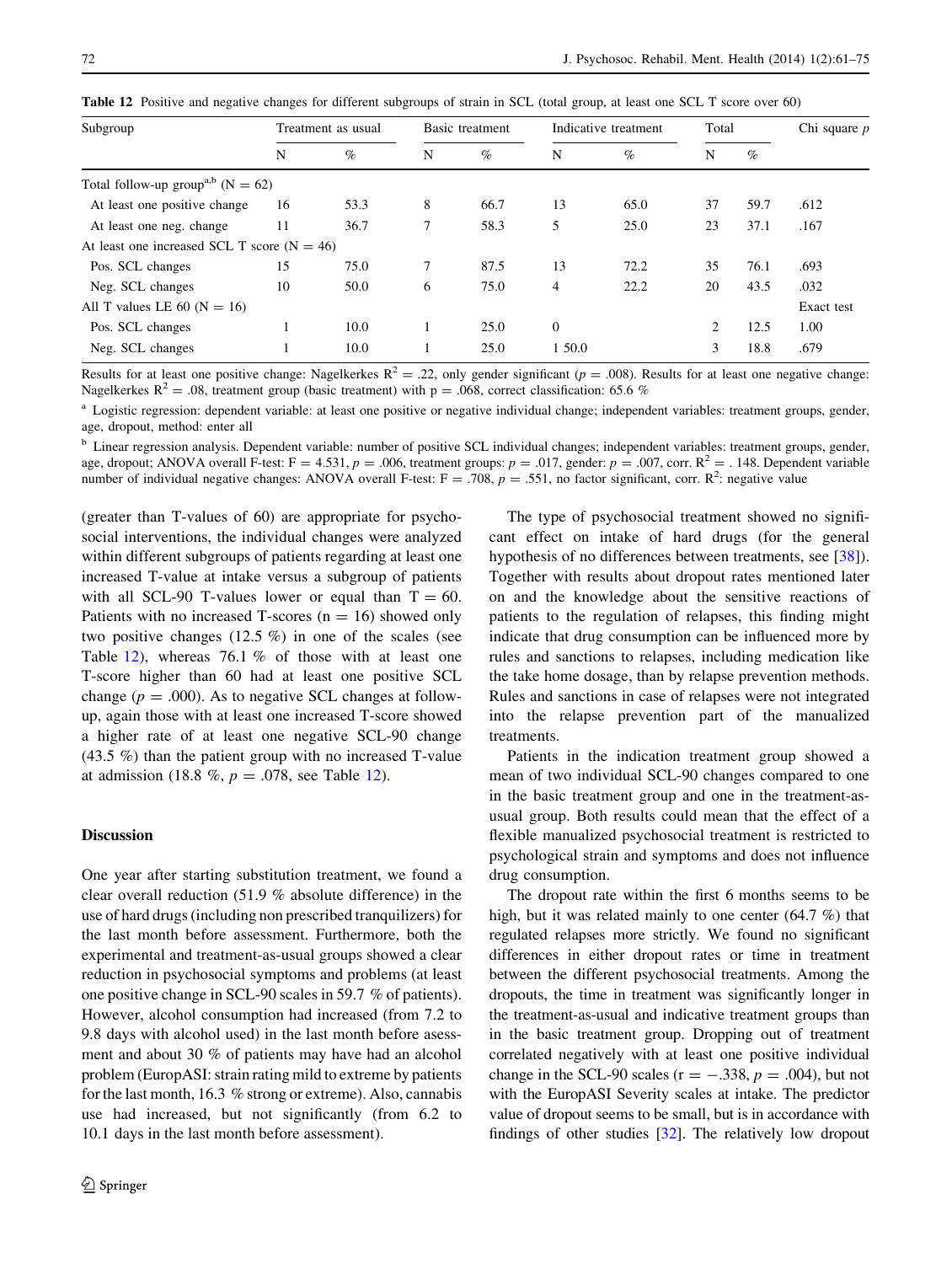rate in the treatment as usual may be due to the more frequent treatment reactions to the individual risk of dropping out compared to the experimental treatment groups.

The EuropASI CS scores and the SCL-90 scale scores were not associated with the primary outcome criterion of hard drug use. However, the need for psychosocial treatment (defined by SCL-90 scales at intake with T-values greater than 60) is correlated strongly with positive changes in the SCL-90 scales. There might be an artificial regression effect explaining part of this correlation. But there is no other instrument available in the study to assess the strain of symptoms in order to clarify the regression effect. The ASI composite scores, which do not assess subjective strain, did not correlate with positive changes in the SCL-90, with the exception of the EuropASI composite score of relationships (severity of problems) with persons outside the family  $(r = .310)$ . The small changes in the EuropASI psychiatric scale are in line with similar small changes in a large observational study of substituted opioid addicts with related psychiatric problems performed in Germany (PREMOS, [[34\]](#page-14-0)).

Negative changes in psychosocial treatments of opioid addicts occurred frequently and should be treated by specific interventions in the course of treatment. The SCL-90 scales Somatization, Phobic anxiety and Psychoticism showed the highest rates of negative changes (about 20 % each). Therefore, a broad spectrum of interventions should be available to help patients cope with such symptoms and syndromes. Negative changes occurred in the basic treatment group more frequently than in the other two groups whose greater flexibility in relation to the patient's situation seems to be the critical difference.

Individual changes need to be analyzed in order to assess negative changes; individual changes may simply distinguish between positive, negative, and no individual changes. Although the category ''no change'' is usually most frequently related to a single scale, only a few patients showed no individual changes in all SCL-90 scales.

A possible conclusion from these results could be that a subgroup of patients does not need or benefit from psychosocial treatment. If patients with no increased values (greater than 60) in the SCL-90 scales did not benefit from psychosocial treatments, one might conclude that this group of patients (about 25 %) should not be allocated to psychosocial treatment in addition to substitution treatment. This conclusion needs to be confirmed in further studies on people with drug addiction, but may be investigated also in people with other kinds of addiction such as alcohol dependence.

Recent randomized studies point into a similar direction. Schwartz et al. [[31\]](#page-14-0) found no differences in 12-month outcomes of patients on standard methadone treatment with routine counseling and those who received no counseling. In addition, Mitchell et al. [[24\]](#page-14-0) did not find differences in buprenorphine-maintained patients on intensive or standard outpatient treatment. Fiellin et al. [\[9](#page-13-0)] reported that the addition of psychosocial therapies did not improve outcomes, but patients in this study were poorly compliant with psychosocial treatment.

Opioid maintenance can be viewed as a platform for interactions to support recovery [[31\]](#page-14-0), but the optimal psychosocial intervention is a matter of debate, and the use of psychosocial interventions varies significantly across Europe [\(www.emcdda\)](http://www.emcdda). Best practice WHO guidelines recommend that psychosocial support is routinely offered alongside pharmacological treatments. The results of this study may help clarify which subgroup of opioid addicts may profit from enhanced psychosocial interventions.

## Methodological Limitations

Data attrition was a major problem due to different reasons. Some psychosocial therapists (psychologists, social workers and physicians) comply with the treatment protocol and with systematic data documentation in a discrepant way, although they had been trained and data collection was separated from clinical work as far as possible. Imputation of data was applied in such a way that no case without any data in the respective instrument was generated as a new case by imputation. This principle is independent from statistical criteria and rather conservative. Furthermore, no data about drug consumption were substituted. The application of the EM procedure for imputation was preferred to multiple imputation, which may be preferred in relation to unbiased variance estimation of the imputed data set, but seems unclear in relation to the exact substitute scores for imputation.

In psychosocial treatment, the control of the therapist factor is essential (see  $[20]$  $[20]$ , among others). The study was designed to control this factor by having the same therapists perform treatment as usual, basic treatment and indicative treatment. This objective was achieved in the basic and indicative treatment groups, but only partially in the treatment-as-usual group: At one treatment center, the psychosocial therapists were the same for all treatment groups; in another center, there was an overlap between psychosocial therapists performing treatment as usual and those performing the other treatments; and in the third center, the therapists performing treatment-as-usual were different from those in the experimental groups. However, the medical doctors responsible for substitution and the framework of regulations, e.g. sanctions in case of relapses, were consistent in each treatment center during the study.

Different effects of treatments are probably due to different attrition processes in the treatment groups at follow-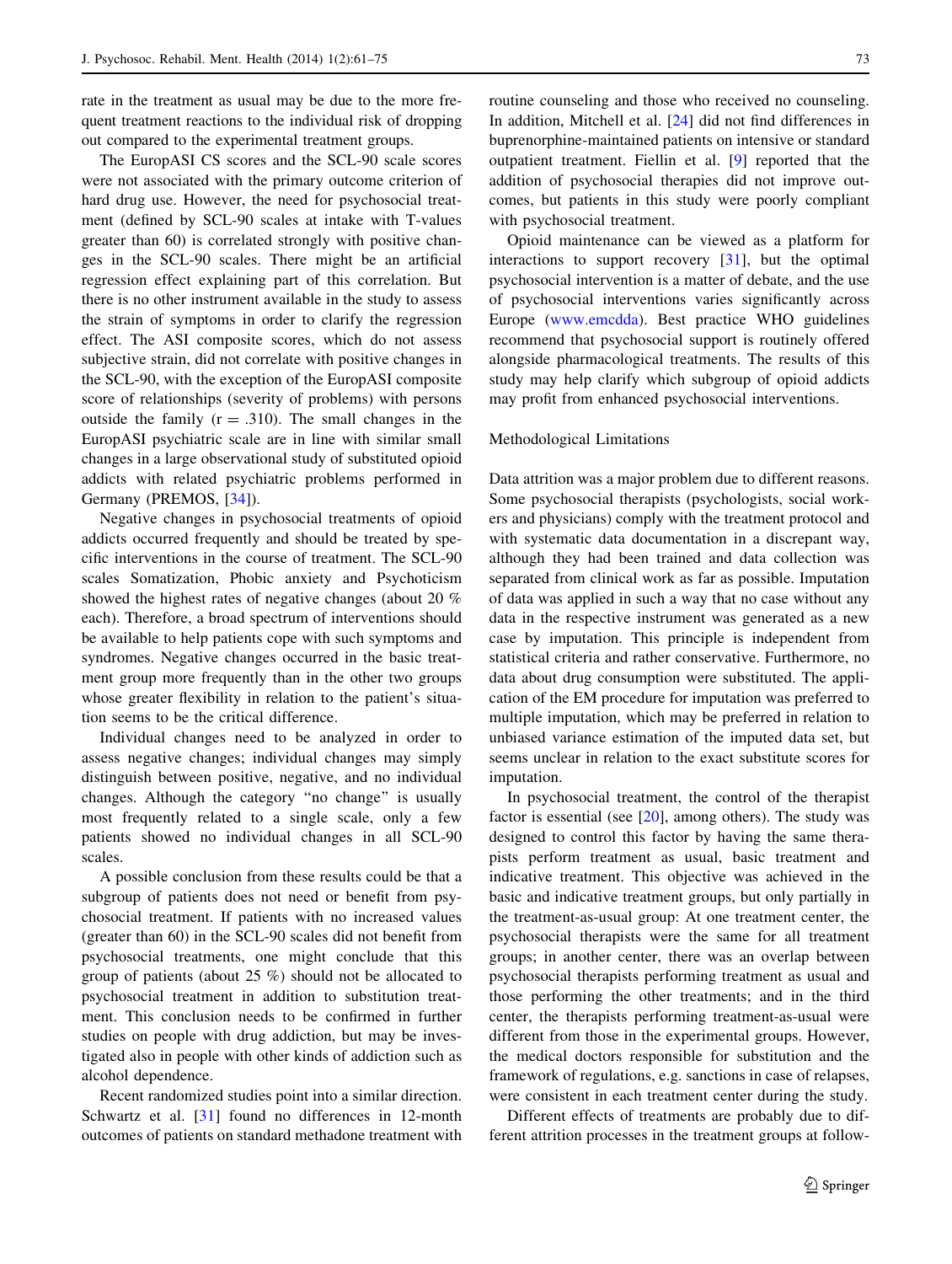<span id="page-13-0"></span>up. Therefore, the different data attrition rates for treatment as usual, basic treatment, and indicative treatment may be interpreted as different levels of satisfaction and acceptance of the respective treatment concept. According to different attrition rates, treatment as usual is accepted best by patients and basic treatment is accepted worst. If one assumes that the more satisfied patients are, the more motivated they will be to participate in a follow-up study, one must consider that real differences in the outcome of the three treatment groups are attenuated by a positive selection trend of the participating patients. To compensate for this bias, we tried to consider dropout rate, gender and age as control variables in the statistical analyses. Therefore, results seem to be widely unbiased by selection processes in the relationship of participating in follow-up measurement.

The two approaches of analyzing average scores versus individual changes yielded more or less the same global results. Although the majority of patients showed at least one positive change in the different scales of the EuropASI and SCL-90, a considerable percentage of the patients had no changes in most of the scales and, perhaps more importantly, several negative changes had occurred, too. The cases with no change or even negative changes, if a positive one is expected based on the data at intake or later on, could be selected in order to modify interventions in the further course of maintenance treatment.

# Conclusions

- The analysis of individual changes by standardized interviews and self-rating tests gives a more comprehensive picture of changes, including negative and no individual changes, in addition to estimating changes in average group scores.
- Individual negative changes occur relatively often and should be seen as additional tasks during treatment to be coped with. Because they cover a broad spectrum of problems and symptoms, a corresponding range of treatment interventions is required to deal with these negative changes. Job problems, medical status, and alcohol abuse are specific needs for treatment interventions in the course of substitution therapy.
- Flexible psychosocial treatment has effects primarily on psychosocial symptoms and less on drug consumption. As a consequence, either relapse prevention should be strengthened to avoid relapses or coping mechanisms for dealing with other problems and issues should be increased to reach an indirect effect on relapses via stress reduction.
- A general basic treatment program not regarding individual problems and progress seems to be less effective than a more flexible program for people with drug

addiction and may even lead to more negative changes. Only a flexible resources- and success-oriented psychosocial treatment could be more effective.

• Apparently, there is a group of opioid addicts without a need for psychosocial treatment defined by no increased scores in SCL-90 scales at intake. They showed almost no changes in psychological strain and could be considered as non-indicative for psychosocial treatment of opioid addicts.

A gap remains between patients' needs in different life areas on the one hand and their readiness to accept psychosocial help on the other. This seems to be an essential aspect of the addiction disorder itself, not only a side effect of inappropriate interventions. Besides the motivational pressure of pain and strain, the expectation and hope of positive chances within the patient's existing resources should be more greatly emphasized. In some cases, the inclusion of significant partner or friends in the psychosocial treatment may contribute to motivation and behavior change.

## References

- 1. Amato L, Minozzi S, Davoli M, Vecchi S, Ferri M, Mayet S. Psychosocial combined with agonist maintenance treatments versus agonist maintenance treatments alone for treatment of opioid dependence. Cochrane Database Syst Rev. 2004;4:CD004147.
- 2. Amato L, Minozzi S, Davoli M, Vecchi S. Psychosocial combined with agonist maintenance treatments versus agonist maintenance treatments alone for treatment of opioid dependence. Cochrane Database Syst Rev. 2011;10:CD004147. doi[:10.1002/](http://dx.doi.org/10.1002/14651858.CD004147.pub4) [14651858.CD004147.pub4.](http://dx.doi.org/10.1002/14651858.CD004147.pub4)
- 3. Amato L, Minozzi S, Davoli M, Vecchi S. Psychosocial and pharmacological treatments versus pharmacological treatments for opioid detoxification. Cochrane Database Syst Rev. 2011;9:CD005031. doi:[10.1002/14651858.CD005031.pub4](http://dx.doi.org/10.1002/14651858.CD005031.pub4).
- 4. Crits-Christoph P, Siqueland L. Psychosocial treatment for drug abuse: selected review and recommendations for national health care. Arch Gen Psychiatry. 1996;53(8):749–56.
- 5. Deutsche Gesellschaft für Suchtforschung und Suchttherapie (2001). Dokumentationsstandards III für die Evaluation der Behandlung von Abhängigen. SUCHT 47(8), Sonderheft 2
- 6. Dutra L, Stathopoulou G, Basden SL, Leyro TM, Powers MB, Otto MW. A meta-analytic review of psychosocial interventions for substance use disorder. Am J Psychiatry. 2008;165:179–87.
- 7. Gsellhofer B, Küfner H, Vogt M, Weiler D. European Addiction Severity Index, EuropASI. Manual für Training und Durchführung von Interviews mit dem EuropASI. Baltmannsweiler: Schneider 1999.
- 8. Fareed A, Vayalapalli S, Casarella J, Drexler K. Effect of buprenorphine dose on treatment outcome. J Addict Dis. 2013;31:8–18.
- 9. Da Fiellin, barry DT, Sullivan LE, Cutter CJ, Moore BA, O'Connor PG, Schottenfeld RS. A randomized trial of cognitive behavioral therapy in primary care-based buprenorphine. Am J Med. 2013;74:e11–7.
- 10. Franke, G.H.(2002). Die symptom-Checkliste von Derogatis-Deutsche Version (SCL-90-R) manual. Göttingen: Beltz.